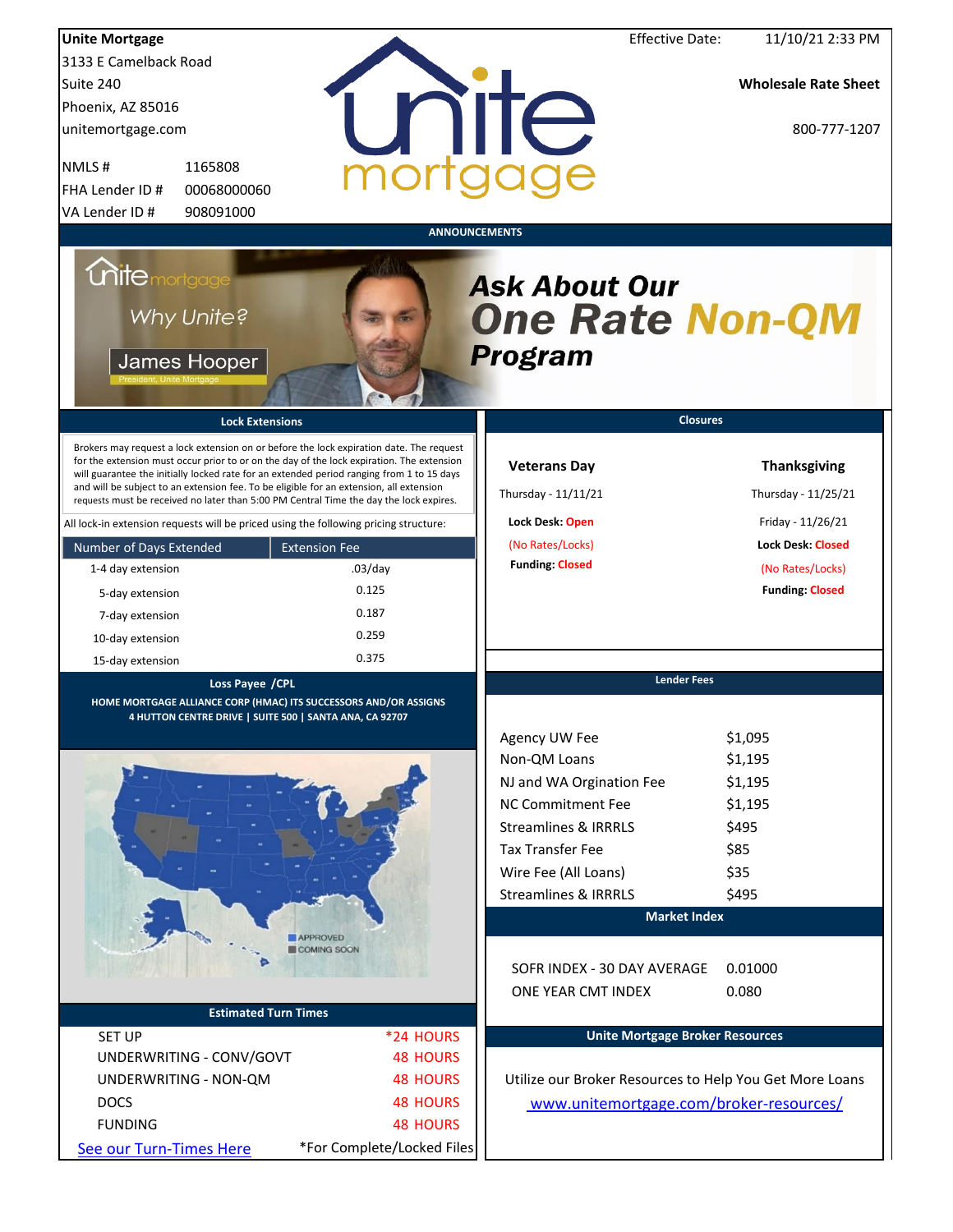

**Lock Desk**

[locks@unitemtg.com](mailto:locks@unitemtg.com)

File Update: 10-Nov-2021

Effective Date: 10-Nov-2021 1990 Price Change Effective: 9:00 AM PST Change Effective: 9:00 AM PST Lock Hours: 9:00 A.M. - 3:00 P.M. PST

# **ONE RATE - DSCR/ Bank Statements**

| <b>HIGHLIGHTS</b><br><b>25 DAY PRICING</b><br>30YR FIX<br><b>RATE</b><br>$720+$<br>700+<br><b>Credit</b> |  |  |  |  |  |  |  |  |  |
|----------------------------------------------------------------------------------------------------------|--|--|--|--|--|--|--|--|--|
|                                                                                                          |  |  |  |  |  |  |  |  |  |
|                                                                                                          |  |  |  |  |  |  |  |  |  |
|                                                                                                          |  |  |  |  |  |  |  |  |  |
| 4.375<br>100.0000<br>30 yr fixed Full Amortization<br>30 yr fixed Full Amortization<br><b>Product</b>    |  |  |  |  |  |  |  |  |  |
| 300.001-1.0MM<br>300.001-1.0MM<br><b>Loan Amount</b>                                                     |  |  |  |  |  |  |  |  |  |
| Not Applicable<br>$+1.100$<br><b>DSCR</b>                                                                |  |  |  |  |  |  |  |  |  |
| Purchase 80%<br>Purchase 70%                                                                             |  |  |  |  |  |  |  |  |  |
| <b>Purpose</b><br>Rate-Term 70%<br>Rate-Term 80%<br><b>24 MO BANK STATEMENT</b>                          |  |  |  |  |  |  |  |  |  |
| Cash-Out 65%<br>Cash-Out 75%<br><b>25 DAY PRICING</b>                                                    |  |  |  |  |  |  |  |  |  |
| Non Owner Occupied<br>Owner Occupied<br><b>Occupancy</b><br><b>RATE</b><br>30YR FIX                      |  |  |  |  |  |  |  |  |  |
| <b>ACH</b><br>Required<br>Required                                                                       |  |  |  |  |  |  |  |  |  |
| 4.125<br>100.0000<br>5 Years<br><b>PPP</b><br>None                                                       |  |  |  |  |  |  |  |  |  |
| 12 Month PITIA<br>12 Month PITIA<br><b>Reserves</b>                                                      |  |  |  |  |  |  |  |  |  |
| Required<br>Required<br><b>Escrows</b>                                                                   |  |  |  |  |  |  |  |  |  |
| Single Unit Only<br>Single Unit only<br><b>Property</b>                                                  |  |  |  |  |  |  |  |  |  |

#### **No Hits for LLPAs !!!**

# **DSCR PRIME PLUS**

| <b>30 DAY PRICING</b> |                |                 |  |  |  |  |
|-----------------------|----------------|-----------------|--|--|--|--|
| <b>RATE</b>           | <b>5/6 ARM</b> | <b>30YR FIX</b> |  |  |  |  |
| 6.500                 | 105.8750       | 105.6250        |  |  |  |  |
| 6.375                 | 105.6250       | 105.3750        |  |  |  |  |
| 6.250                 | 105.3750       | 105.1250        |  |  |  |  |
| 6.125                 | 105.1250       | 104.8750        |  |  |  |  |
| 6.000                 | 104.8750       | 104.6250        |  |  |  |  |
| 5.875                 | 104.6250       | 104.3750        |  |  |  |  |
| 5.750                 | 104.3750       | 104.1250        |  |  |  |  |
| 5.625                 | 104.1250       | 103.8750        |  |  |  |  |
| 5.500                 | 103.8750       | 103.6250        |  |  |  |  |
| 5.375                 | 103.6250       | 103.3750        |  |  |  |  |
| 5.250                 | 103.3750       | 103.1250        |  |  |  |  |
| 5.125                 | 103.1250       | 102.8750        |  |  |  |  |
| 5.000                 | 102.8750       | 102.6250        |  |  |  |  |
| 4.875                 | 102.6250       | 102.3750        |  |  |  |  |
| 4.750                 | 102.2500       | 102,0000        |  |  |  |  |
| 4.625                 | 101.8750       | 101.6250        |  |  |  |  |
| 4.500                 | 101.5000       | 101.2500        |  |  |  |  |
| 4.375                 | 101.1250       | 100.8750        |  |  |  |  |

| <b>MAX PRICING (Lower of Price or Premium)</b> |          |  |  |  |  |
|------------------------------------------------|----------|--|--|--|--|
| No Prepay - Hard                               | 100,5000 |  |  |  |  |
| 1yr Prepay - Hard                              | 100.7500 |  |  |  |  |
| 2yr Prepay - Hard                              | 101.0000 |  |  |  |  |
| 3yr Prepay - Hard                              | 101.2500 |  |  |  |  |
| 4yr Prepay - Hard                              | 101.5000 |  |  |  |  |
| 5yr Prepay - Hard                              | 101.7500 |  |  |  |  |

| <b>ARM MARGIN</b> |             |  |  |  |
|-------------------|-------------|--|--|--|
| 5.000             | <b>SOFR</b> |  |  |  |
|                   |             |  |  |  |

| <b>LOCK FEES</b>        |         |  |  |  |  |  |
|-------------------------|---------|--|--|--|--|--|
| Relock Fee:             | .250    |  |  |  |  |  |
| Extension Fee Per Diem: | .030    |  |  |  |  |  |
| <b>Extension Max:</b>   | 15 Days |  |  |  |  |  |

| LTV<br><b>RATE</b><br><b>5/6 ARM</b><br>30YR FIX<br><b>Credit Score</b><br>$50.01 - 55$<br>$55.01 - 60$<br>105.8750<br>Documentation<br>00.01-50<br>60.01-65<br>65.01-70<br>6.500<br>105.6250<br>$\geq 780$<br>105.6250<br>105.3750<br>(0.375)<br>(0.500)<br>(0.875)<br>6.375<br>(0.250)<br>(0.625)<br>760 - 779<br>105.3750<br>105.1250<br>6.250<br>(0.375)<br>(0.375)<br>(0.625)<br>(0.875)<br>(1.000)<br>104.8750<br>740 - 759<br>6.125<br>105.1250<br>(0.375)<br>(0.500)<br>(0.750)<br>(1.000)<br>(1.250)<br>720 - 739<br>104.8750<br>104.6250<br><b>DSCR</b><br>6.000<br>(0.500)<br>(0.625)<br>(0.875)<br>(1.125)<br>(1.500)<br>5.875<br>104.6250<br>104.3750<br>700 - 719<br>(0.750)<br>(1.000)<br>(0.625)<br>(1.375)<br>(1.875)<br>680 - 699<br>5.750<br>104.3750<br>104.1250<br>(0.875)<br>(1.000)<br>(1.250)<br>(1.750)<br>$\#N/A$<br>660 - 679<br>5.625<br>104.1250<br>103.8750<br>(1.375)<br>(1.500)<br>(1.625)<br>(2.250)<br>#N/A<br>5/6 40yr ARM SOFR<br>5.500<br>103.8750<br>103.6250<br>(0.250)<br>(0.250)<br>(0.250)<br>(0.250)<br>(0.250)<br>40yr Fixed<br>5.375<br>103.6250<br>103.3750<br>Product<br>(0.250)<br>(0.250)<br>(0.250)<br>(0.250)<br>(0.250)<br>5.250<br>103.3750<br>103.1250<br>Interest-Only<br>(0.250)<br>(0.250)<br>(0.375)<br>(0.500)<br>(0.625)<br>150,000-200k<br>103.1250<br>102.8750<br>5.125<br>(0.500)<br>(0.500)<br>(0.500)<br>(0.500)<br>(0.500)<br>200,001-300k<br>102.8750<br>102.6250<br>0.000<br>0.000<br>5.000<br>0.000<br>0.000<br>(0.250)<br>102.3750<br>300,001-1.0m<br>0.000<br>0.000<br>4.875<br>102.6250<br>0.000<br>0.000<br>0.000<br><b>Loan Amount</b><br>1,000,001-1.5m<br>102.0000<br>4.750<br>102.2500<br>(0.250)<br>(0.250)<br>(0.250)<br>(0.250)<br>(0.250)<br>4.625<br>101.8750<br>101.6250<br>1,500,001-2.0m<br>(0.500)<br>(0.500)<br>(0.500)<br>$\#N/A$<br>#N/A<br>4.500<br>101.5000<br>101.2500<br>2,000,001-2.5m<br>(0.750)<br>(0.750)<br>(0.750)<br>#N/A<br>#N/A<br>2,500,001-3.0m<br>101.1250<br>100.8750<br>4.375<br>(0.750)<br>(0.750)<br>(0.750)<br>$\#N/A$<br>$\#N/A$<br>$DSCR \geq 1.5$<br>0.250<br>0.250<br>0.250<br>0.250<br>0.250<br><b>DSCR</b><br>MAX PRICING (Lower of Price or Premium)<br>DSCR 1.25-1.49<br>0.250<br>0.250<br>0.250<br>0.250<br>0.250<br>DSCR 1.10-1.24<br>0.000<br>0.000<br>0.000<br>100.5000<br>0.000<br>0.000<br>Cash-Out<br>100.7500<br><b>Purpose</b><br>(0.250)<br>(0.375)<br>(0.375)<br>(0.375)<br>#N/A<br>101.0000<br>Condo-Warrantable<br>(0.250)<br>(0.250)<br>(0.250)<br>(0.250)<br>(0.500)<br>101.2500<br>Condo-NonWarrantable<br><b>Property Type</b><br>(0.500)<br>(0.500)<br>(0.500)<br>(0.500)<br>$\#N/A$<br>101.5000<br>2-4 Unit<br>(0.250)<br>(0.250)<br>(0.250)<br>(0.250)<br>$\#N/A$<br>101.7500<br><b>Credit / Housing History</b><br>1x30x12<br>(0.750)<br>(0.750)<br>(0.750)<br>(0.750)<br>(0.750)<br><b>ACH</b><br>0.125<br>0.125<br>0.125<br>0.125<br>0.125<br><b>Other Miscellaneous</b><br><b>ARM MARGIN</b><br>No Escrows (No HPML)<br>(0.150)<br>(0.150)<br>(0.150)<br>(0.150)<br>(0.150)<br>5.000<br><b>SOFR</b><br>No Prepay<br>(1.500)<br>(1.500)<br>(1.500)<br>(1.500)<br>(1.500) | <b>30 DAY PRICING</b> | <b>PRICING ADJUSTMENTS</b> |            |         |         |         |         |         |          |
|-----------------------------------------------------------------------------------------------------------------------------------------------------------------------------------------------------------------------------------------------------------------------------------------------------------------------------------------------------------------------------------------------------------------------------------------------------------------------------------------------------------------------------------------------------------------------------------------------------------------------------------------------------------------------------------------------------------------------------------------------------------------------------------------------------------------------------------------------------------------------------------------------------------------------------------------------------------------------------------------------------------------------------------------------------------------------------------------------------------------------------------------------------------------------------------------------------------------------------------------------------------------------------------------------------------------------------------------------------------------------------------------------------------------------------------------------------------------------------------------------------------------------------------------------------------------------------------------------------------------------------------------------------------------------------------------------------------------------------------------------------------------------------------------------------------------------------------------------------------------------------------------------------------------------------------------------------------------------------------------------------------------------------------------------------------------------------------------------------------------------------------------------------------------------------------------------------------------------------------------------------------------------------------------------------------------------------------------------------------------------------------------------------------------------------------------------------------------------------------------------------------------------------------------------------------------------------------------------------------------------------------------------------------------------------------------------------------------------------------------------------------------------------------------------------------------------------------------------------------------------------------------------------------------------------------------------------------------------------------------------------------------------------------------------------------------------------------------------------------------------|-----------------------|----------------------------|------------|---------|---------|---------|---------|---------|----------|
|                                                                                                                                                                                                                                                                                                                                                                                                                                                                                                                                                                                                                                                                                                                                                                                                                                                                                                                                                                                                                                                                                                                                                                                                                                                                                                                                                                                                                                                                                                                                                                                                                                                                                                                                                                                                                                                                                                                                                                                                                                                                                                                                                                                                                                                                                                                                                                                                                                                                                                                                                                                                                                                                                                                                                                                                                                                                                                                                                                                                                                                                                                                       |                       |                            |            |         |         |         |         |         |          |
|                                                                                                                                                                                                                                                                                                                                                                                                                                                                                                                                                                                                                                                                                                                                                                                                                                                                                                                                                                                                                                                                                                                                                                                                                                                                                                                                                                                                                                                                                                                                                                                                                                                                                                                                                                                                                                                                                                                                                                                                                                                                                                                                                                                                                                                                                                                                                                                                                                                                                                                                                                                                                                                                                                                                                                                                                                                                                                                                                                                                                                                                                                                       |                       |                            |            |         |         |         |         |         | 70.01-75 |
|                                                                                                                                                                                                                                                                                                                                                                                                                                                                                                                                                                                                                                                                                                                                                                                                                                                                                                                                                                                                                                                                                                                                                                                                                                                                                                                                                                                                                                                                                                                                                                                                                                                                                                                                                                                                                                                                                                                                                                                                                                                                                                                                                                                                                                                                                                                                                                                                                                                                                                                                                                                                                                                                                                                                                                                                                                                                                                                                                                                                                                                                                                                       |                       |                            |            |         |         |         |         |         | (1.125)  |
|                                                                                                                                                                                                                                                                                                                                                                                                                                                                                                                                                                                                                                                                                                                                                                                                                                                                                                                                                                                                                                                                                                                                                                                                                                                                                                                                                                                                                                                                                                                                                                                                                                                                                                                                                                                                                                                                                                                                                                                                                                                                                                                                                                                                                                                                                                                                                                                                                                                                                                                                                                                                                                                                                                                                                                                                                                                                                                                                                                                                                                                                                                                       |                       |                            |            |         |         |         |         |         | (1.375)  |
| No Prepay - Hard<br>1yr Prepay - Hard<br>2yr Prepay - Hard<br>3yr Prepay - Hard<br>4yr Prepay - Hard<br>5yr Prepay - Hard                                                                                                                                                                                                                                                                                                                                                                                                                                                                                                                                                                                                                                                                                                                                                                                                                                                                                                                                                                                                                                                                                                                                                                                                                                                                                                                                                                                                                                                                                                                                                                                                                                                                                                                                                                                                                                                                                                                                                                                                                                                                                                                                                                                                                                                                                                                                                                                                                                                                                                                                                                                                                                                                                                                                                                                                                                                                                                                                                                                             |                       |                            |            |         |         |         |         |         | (1.625)  |
|                                                                                                                                                                                                                                                                                                                                                                                                                                                                                                                                                                                                                                                                                                                                                                                                                                                                                                                                                                                                                                                                                                                                                                                                                                                                                                                                                                                                                                                                                                                                                                                                                                                                                                                                                                                                                                                                                                                                                                                                                                                                                                                                                                                                                                                                                                                                                                                                                                                                                                                                                                                                                                                                                                                                                                                                                                                                                                                                                                                                                                                                                                                       |                       |                            |            |         |         |         |         |         | (2.000)  |
|                                                                                                                                                                                                                                                                                                                                                                                                                                                                                                                                                                                                                                                                                                                                                                                                                                                                                                                                                                                                                                                                                                                                                                                                                                                                                                                                                                                                                                                                                                                                                                                                                                                                                                                                                                                                                                                                                                                                                                                                                                                                                                                                                                                                                                                                                                                                                                                                                                                                                                                                                                                                                                                                                                                                                                                                                                                                                                                                                                                                                                                                                                                       |                       |                            |            |         |         |         |         |         | #N/A     |
|                                                                                                                                                                                                                                                                                                                                                                                                                                                                                                                                                                                                                                                                                                                                                                                                                                                                                                                                                                                                                                                                                                                                                                                                                                                                                                                                                                                                                                                                                                                                                                                                                                                                                                                                                                                                                                                                                                                                                                                                                                                                                                                                                                                                                                                                                                                                                                                                                                                                                                                                                                                                                                                                                                                                                                                                                                                                                                                                                                                                                                                                                                                       |                       |                            |            |         |         |         |         |         | $\#N/A$  |
|                                                                                                                                                                                                                                                                                                                                                                                                                                                                                                                                                                                                                                                                                                                                                                                                                                                                                                                                                                                                                                                                                                                                                                                                                                                                                                                                                                                                                                                                                                                                                                                                                                                                                                                                                                                                                                                                                                                                                                                                                                                                                                                                                                                                                                                                                                                                                                                                                                                                                                                                                                                                                                                                                                                                                                                                                                                                                                                                                                                                                                                                                                                       |                       |                            |            |         |         |         |         |         | #N/A     |
|                                                                                                                                                                                                                                                                                                                                                                                                                                                                                                                                                                                                                                                                                                                                                                                                                                                                                                                                                                                                                                                                                                                                                                                                                                                                                                                                                                                                                                                                                                                                                                                                                                                                                                                                                                                                                                                                                                                                                                                                                                                                                                                                                                                                                                                                                                                                                                                                                                                                                                                                                                                                                                                                                                                                                                                                                                                                                                                                                                                                                                                                                                                       |                       |                            |            |         |         |         |         |         | (0.250)  |
|                                                                                                                                                                                                                                                                                                                                                                                                                                                                                                                                                                                                                                                                                                                                                                                                                                                                                                                                                                                                                                                                                                                                                                                                                                                                                                                                                                                                                                                                                                                                                                                                                                                                                                                                                                                                                                                                                                                                                                                                                                                                                                                                                                                                                                                                                                                                                                                                                                                                                                                                                                                                                                                                                                                                                                                                                                                                                                                                                                                                                                                                                                                       |                       |                            |            |         |         |         |         |         | (0.250)  |
|                                                                                                                                                                                                                                                                                                                                                                                                                                                                                                                                                                                                                                                                                                                                                                                                                                                                                                                                                                                                                                                                                                                                                                                                                                                                                                                                                                                                                                                                                                                                                                                                                                                                                                                                                                                                                                                                                                                                                                                                                                                                                                                                                                                                                                                                                                                                                                                                                                                                                                                                                                                                                                                                                                                                                                                                                                                                                                                                                                                                                                                                                                                       |                       |                            |            |         |         |         |         |         | (0.750)  |
|                                                                                                                                                                                                                                                                                                                                                                                                                                                                                                                                                                                                                                                                                                                                                                                                                                                                                                                                                                                                                                                                                                                                                                                                                                                                                                                                                                                                                                                                                                                                                                                                                                                                                                                                                                                                                                                                                                                                                                                                                                                                                                                                                                                                                                                                                                                                                                                                                                                                                                                                                                                                                                                                                                                                                                                                                                                                                                                                                                                                                                                                                                                       |                       |                            |            |         |         |         |         |         | (0.750)  |
|                                                                                                                                                                                                                                                                                                                                                                                                                                                                                                                                                                                                                                                                                                                                                                                                                                                                                                                                                                                                                                                                                                                                                                                                                                                                                                                                                                                                                                                                                                                                                                                                                                                                                                                                                                                                                                                                                                                                                                                                                                                                                                                                                                                                                                                                                                                                                                                                                                                                                                                                                                                                                                                                                                                                                                                                                                                                                                                                                                                                                                                                                                                       |                       |                            |            |         |         |         |         |         | (0.250)  |
|                                                                                                                                                                                                                                                                                                                                                                                                                                                                                                                                                                                                                                                                                                                                                                                                                                                                                                                                                                                                                                                                                                                                                                                                                                                                                                                                                                                                                                                                                                                                                                                                                                                                                                                                                                                                                                                                                                                                                                                                                                                                                                                                                                                                                                                                                                                                                                                                                                                                                                                                                                                                                                                                                                                                                                                                                                                                                                                                                                                                                                                                                                                       |                       |                            |            |         |         |         |         |         | 0.000    |
|                                                                                                                                                                                                                                                                                                                                                                                                                                                                                                                                                                                                                                                                                                                                                                                                                                                                                                                                                                                                                                                                                                                                                                                                                                                                                                                                                                                                                                                                                                                                                                                                                                                                                                                                                                                                                                                                                                                                                                                                                                                                                                                                                                                                                                                                                                                                                                                                                                                                                                                                                                                                                                                                                                                                                                                                                                                                                                                                                                                                                                                                                                                       |                       |                            |            |         |         |         |         |         | (0.250)  |
|                                                                                                                                                                                                                                                                                                                                                                                                                                                                                                                                                                                                                                                                                                                                                                                                                                                                                                                                                                                                                                                                                                                                                                                                                                                                                                                                                                                                                                                                                                                                                                                                                                                                                                                                                                                                                                                                                                                                                                                                                                                                                                                                                                                                                                                                                                                                                                                                                                                                                                                                                                                                                                                                                                                                                                                                                                                                                                                                                                                                                                                                                                                       |                       |                            |            |         |         |         |         |         | $\#N/A$  |
|                                                                                                                                                                                                                                                                                                                                                                                                                                                                                                                                                                                                                                                                                                                                                                                                                                                                                                                                                                                                                                                                                                                                                                                                                                                                                                                                                                                                                                                                                                                                                                                                                                                                                                                                                                                                                                                                                                                                                                                                                                                                                                                                                                                                                                                                                                                                                                                                                                                                                                                                                                                                                                                                                                                                                                                                                                                                                                                                                                                                                                                                                                                       |                       |                            |            |         |         |         |         |         | #N/A     |
|                                                                                                                                                                                                                                                                                                                                                                                                                                                                                                                                                                                                                                                                                                                                                                                                                                                                                                                                                                                                                                                                                                                                                                                                                                                                                                                                                                                                                                                                                                                                                                                                                                                                                                                                                                                                                                                                                                                                                                                                                                                                                                                                                                                                                                                                                                                                                                                                                                                                                                                                                                                                                                                                                                                                                                                                                                                                                                                                                                                                                                                                                                                       |                       |                            |            |         |         |         |         |         | $\#N/A$  |
|                                                                                                                                                                                                                                                                                                                                                                                                                                                                                                                                                                                                                                                                                                                                                                                                                                                                                                                                                                                                                                                                                                                                                                                                                                                                                                                                                                                                                                                                                                                                                                                                                                                                                                                                                                                                                                                                                                                                                                                                                                                                                                                                                                                                                                                                                                                                                                                                                                                                                                                                                                                                                                                                                                                                                                                                                                                                                                                                                                                                                                                                                                                       |                       |                            |            |         |         |         |         |         | 0.250    |
|                                                                                                                                                                                                                                                                                                                                                                                                                                                                                                                                                                                                                                                                                                                                                                                                                                                                                                                                                                                                                                                                                                                                                                                                                                                                                                                                                                                                                                                                                                                                                                                                                                                                                                                                                                                                                                                                                                                                                                                                                                                                                                                                                                                                                                                                                                                                                                                                                                                                                                                                                                                                                                                                                                                                                                                                                                                                                                                                                                                                                                                                                                                       |                       |                            |            |         |         |         |         |         | 0.250    |
|                                                                                                                                                                                                                                                                                                                                                                                                                                                                                                                                                                                                                                                                                                                                                                                                                                                                                                                                                                                                                                                                                                                                                                                                                                                                                                                                                                                                                                                                                                                                                                                                                                                                                                                                                                                                                                                                                                                                                                                                                                                                                                                                                                                                                                                                                                                                                                                                                                                                                                                                                                                                                                                                                                                                                                                                                                                                                                                                                                                                                                                                                                                       |                       |                            |            |         |         |         |         |         | 0.000    |
|                                                                                                                                                                                                                                                                                                                                                                                                                                                                                                                                                                                                                                                                                                                                                                                                                                                                                                                                                                                                                                                                                                                                                                                                                                                                                                                                                                                                                                                                                                                                                                                                                                                                                                                                                                                                                                                                                                                                                                                                                                                                                                                                                                                                                                                                                                                                                                                                                                                                                                                                                                                                                                                                                                                                                                                                                                                                                                                                                                                                                                                                                                                       |                       |                            |            |         |         |         |         |         | #N/A     |
|                                                                                                                                                                                                                                                                                                                                                                                                                                                                                                                                                                                                                                                                                                                                                                                                                                                                                                                                                                                                                                                                                                                                                                                                                                                                                                                                                                                                                                                                                                                                                                                                                                                                                                                                                                                                                                                                                                                                                                                                                                                                                                                                                                                                                                                                                                                                                                                                                                                                                                                                                                                                                                                                                                                                                                                                                                                                                                                                                                                                                                                                                                                       |                       |                            |            |         |         |         |         |         | (0.500)  |
|                                                                                                                                                                                                                                                                                                                                                                                                                                                                                                                                                                                                                                                                                                                                                                                                                                                                                                                                                                                                                                                                                                                                                                                                                                                                                                                                                                                                                                                                                                                                                                                                                                                                                                                                                                                                                                                                                                                                                                                                                                                                                                                                                                                                                                                                                                                                                                                                                                                                                                                                                                                                                                                                                                                                                                                                                                                                                                                                                                                                                                                                                                                       |                       |                            |            |         |         |         |         |         | #N/A     |
|                                                                                                                                                                                                                                                                                                                                                                                                                                                                                                                                                                                                                                                                                                                                                                                                                                                                                                                                                                                                                                                                                                                                                                                                                                                                                                                                                                                                                                                                                                                                                                                                                                                                                                                                                                                                                                                                                                                                                                                                                                                                                                                                                                                                                                                                                                                                                                                                                                                                                                                                                                                                                                                                                                                                                                                                                                                                                                                                                                                                                                                                                                                       |                       |                            |            |         |         |         |         |         | #N/A     |
|                                                                                                                                                                                                                                                                                                                                                                                                                                                                                                                                                                                                                                                                                                                                                                                                                                                                                                                                                                                                                                                                                                                                                                                                                                                                                                                                                                                                                                                                                                                                                                                                                                                                                                                                                                                                                                                                                                                                                                                                                                                                                                                                                                                                                                                                                                                                                                                                                                                                                                                                                                                                                                                                                                                                                                                                                                                                                                                                                                                                                                                                                                                       |                       |                            |            |         |         |         |         |         | (0.750)  |
|                                                                                                                                                                                                                                                                                                                                                                                                                                                                                                                                                                                                                                                                                                                                                                                                                                                                                                                                                                                                                                                                                                                                                                                                                                                                                                                                                                                                                                                                                                                                                                                                                                                                                                                                                                                                                                                                                                                                                                                                                                                                                                                                                                                                                                                                                                                                                                                                                                                                                                                                                                                                                                                                                                                                                                                                                                                                                                                                                                                                                                                                                                                       |                       |                            |            |         |         |         |         |         | 0.125    |
|                                                                                                                                                                                                                                                                                                                                                                                                                                                                                                                                                                                                                                                                                                                                                                                                                                                                                                                                                                                                                                                                                                                                                                                                                                                                                                                                                                                                                                                                                                                                                                                                                                                                                                                                                                                                                                                                                                                                                                                                                                                                                                                                                                                                                                                                                                                                                                                                                                                                                                                                                                                                                                                                                                                                                                                                                                                                                                                                                                                                                                                                                                                       |                       |                            |            |         |         |         |         |         | (0.150)  |
|                                                                                                                                                                                                                                                                                                                                                                                                                                                                                                                                                                                                                                                                                                                                                                                                                                                                                                                                                                                                                                                                                                                                                                                                                                                                                                                                                                                                                                                                                                                                                                                                                                                                                                                                                                                                                                                                                                                                                                                                                                                                                                                                                                                                                                                                                                                                                                                                                                                                                                                                                                                                                                                                                                                                                                                                                                                                                                                                                                                                                                                                                                                       |                       |                            |            |         |         |         |         |         | (1.500)  |
|                                                                                                                                                                                                                                                                                                                                                                                                                                                                                                                                                                                                                                                                                                                                                                                                                                                                                                                                                                                                                                                                                                                                                                                                                                                                                                                                                                                                                                                                                                                                                                                                                                                                                                                                                                                                                                                                                                                                                                                                                                                                                                                                                                                                                                                                                                                                                                                                                                                                                                                                                                                                                                                                                                                                                                                                                                                                                                                                                                                                                                                                                                                       |                       |                            | 1yr Prepay | (1.000) | (1.000) | (1.000) | (1.000) | (1.000) | (1.000)  |
| (0.500)<br>(0.500)<br>(0.500)<br>(0.500)<br>(0.500)<br>2yr Prepay<br><b>Prepay Penalty</b>                                                                                                                                                                                                                                                                                                                                                                                                                                                                                                                                                                                                                                                                                                                                                                                                                                                                                                                                                                                                                                                                                                                                                                                                                                                                                                                                                                                                                                                                                                                                                                                                                                                                                                                                                                                                                                                                                                                                                                                                                                                                                                                                                                                                                                                                                                                                                                                                                                                                                                                                                                                                                                                                                                                                                                                                                                                                                                                                                                                                                            |                       |                            |            |         |         |         |         |         | (0.500)  |
| <b>LOCK FEES</b><br>0.000<br>0.000<br>0.000<br>0.000<br>0.000<br>3yr Prepay                                                                                                                                                                                                                                                                                                                                                                                                                                                                                                                                                                                                                                                                                                                                                                                                                                                                                                                                                                                                                                                                                                                                                                                                                                                                                                                                                                                                                                                                                                                                                                                                                                                                                                                                                                                                                                                                                                                                                                                                                                                                                                                                                                                                                                                                                                                                                                                                                                                                                                                                                                                                                                                                                                                                                                                                                                                                                                                                                                                                                                           |                       |                            |            |         |         |         |         |         | 0.000    |
| Relock Fee:<br>.250<br>0.375<br>0.375<br>0.375<br>0.375<br>0.375<br>4yr Prepay                                                                                                                                                                                                                                                                                                                                                                                                                                                                                                                                                                                                                                                                                                                                                                                                                                                                                                                                                                                                                                                                                                                                                                                                                                                                                                                                                                                                                                                                                                                                                                                                                                                                                                                                                                                                                                                                                                                                                                                                                                                                                                                                                                                                                                                                                                                                                                                                                                                                                                                                                                                                                                                                                                                                                                                                                                                                                                                                                                                                                                        |                       |                            |            |         |         |         |         |         | 0.375    |
| Extension Fee Per Diem:<br>.030<br>0.750<br>0.750<br>0.750<br>0.750<br>0.750<br><b>5yr Prepay</b>                                                                                                                                                                                                                                                                                                                                                                                                                                                                                                                                                                                                                                                                                                                                                                                                                                                                                                                                                                                                                                                                                                                                                                                                                                                                                                                                                                                                                                                                                                                                                                                                                                                                                                                                                                                                                                                                                                                                                                                                                                                                                                                                                                                                                                                                                                                                                                                                                                                                                                                                                                                                                                                                                                                                                                                                                                                                                                                                                                                                                     |                       |                            |            |         |         |         |         |         | 0.750    |
| <b>Extension Max:</b><br>25 Day<br>0.000<br>0.000<br>0.000<br>0.000<br>0.000<br>15 Days                                                                                                                                                                                                                                                                                                                                                                                                                                                                                                                                                                                                                                                                                                                                                                                                                                                                                                                                                                                                                                                                                                                                                                                                                                                                                                                                                                                                                                                                                                                                                                                                                                                                                                                                                                                                                                                                                                                                                                                                                                                                                                                                                                                                                                                                                                                                                                                                                                                                                                                                                                                                                                                                                                                                                                                                                                                                                                                                                                                                                               |                       |                            |            |         |         |         |         |         | 0.000    |
| <b>Lock Term</b><br>40 Day<br>(0.150)<br>(0.150)<br>(0.150)<br>(0.150)<br>(0.150)                                                                                                                                                                                                                                                                                                                                                                                                                                                                                                                                                                                                                                                                                                                                                                                                                                                                                                                                                                                                                                                                                                                                                                                                                                                                                                                                                                                                                                                                                                                                                                                                                                                                                                                                                                                                                                                                                                                                                                                                                                                                                                                                                                                                                                                                                                                                                                                                                                                                                                                                                                                                                                                                                                                                                                                                                                                                                                                                                                                                                                     |                       |                            |            |         |         |         |         |         | (0.150)  |
| 55 Day<br>#N/A<br>$\#N/A$<br>$\#N/A$<br>#N/A<br>#N/A                                                                                                                                                                                                                                                                                                                                                                                                                                                                                                                                                                                                                                                                                                                                                                                                                                                                                                                                                                                                                                                                                                                                                                                                                                                                                                                                                                                                                                                                                                                                                                                                                                                                                                                                                                                                                                                                                                                                                                                                                                                                                                                                                                                                                                                                                                                                                                                                                                                                                                                                                                                                                                                                                                                                                                                                                                                                                                                                                                                                                                                                  |                       |                            |            |         |         |         |         |         | $\#N/A$  |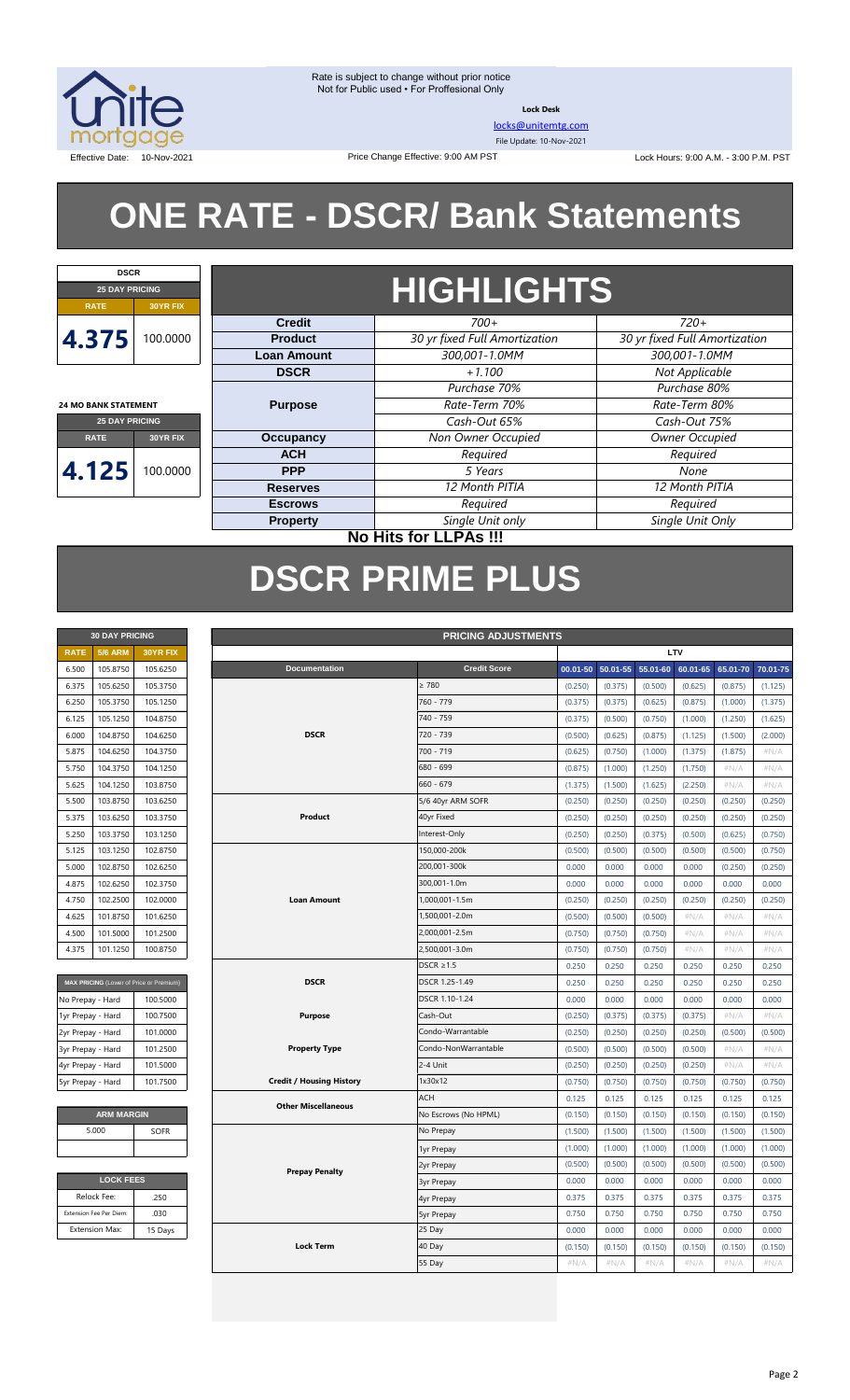

**Lock Desk**

[locks@unitemtg.com](mailto:locks@unitemtg.com)

File Update: 10-Nov-2021

Effective Date: 10-Nov-2021 **Price Change Effective: 9:00 AM PST** Lock Hours: 9:00 A.M. - 3:00 P.M. PST

## **DSCR PRIME & FOREIGN NATIONAL**

| <b>30 DAY PRICING</b> |                |                 |  |  |  |  |
|-----------------------|----------------|-----------------|--|--|--|--|
| <b>RATE</b>           | <b>5/6 ARM</b> | <b>30YR FIX</b> |  |  |  |  |
| 6.750                 | 105.6250       | 105.3750        |  |  |  |  |
| 6.625                 | 105.3750       | 105.1250        |  |  |  |  |
| 6.500                 | 105.1250       | 104.8750        |  |  |  |  |
| 6.375                 | 104.8750       | 104.6250        |  |  |  |  |
| 6.250                 | 104.6250       | 104.3750        |  |  |  |  |
| 6.125                 | 104.3750       | 104.1250        |  |  |  |  |
| 6.000                 | 104.1250       | 103.8750        |  |  |  |  |
| 5.875                 | 103.8750       | 103.6250        |  |  |  |  |
| 5.750                 | 103.6250       | 103.3750        |  |  |  |  |
| 5.625                 | 103.3750       | 103.1250        |  |  |  |  |
| 5.500                 | 103.1250       | 102.8750        |  |  |  |  |
| 5.375                 | 102.8750       | 102.6250        |  |  |  |  |
| 5.250                 | 102.6250       | 102.3750        |  |  |  |  |
| 5.125                 | 102.3750       | 102.1250        |  |  |  |  |
| 5.000                 | 102.1250       | 101.8750        |  |  |  |  |
| 4.875                 | 101.8750       | 101.6250        |  |  |  |  |
| 4.750                 | 101.5000       | 101.2500        |  |  |  |  |
| 4625                  | 101.1250       | 100.8750        |  |  |  |  |
| 4.500                 | 100.7500       | 100.5000        |  |  |  |  |

| MAX PRICING (Lower of Price or Premium) |
|-----------------------------------------|
| 100.7500                                |
| 101.0000                                |
| 101.2500                                |
| 101.5000                                |
| 101.7500                                |
| 102,0000                                |
|                                         |

| <b>ARM MARGIN</b> |      |
|-------------------|------|
| 5.000             | SOFR |

| <b>LOCK FEES</b>        |         |  |  |  |  |  |
|-------------------------|---------|--|--|--|--|--|
| Relock Fee:             | .250    |  |  |  |  |  |
| Extension Fee Per Diem: | .030    |  |  |  |  |  |
| <b>Extension Max:</b>   | 15 Days |  |  |  |  |  |

| <b>30 DAY PRICING</b><br><b>PRICING ADJUSTMENTS</b> |                         |                                         |                                 |                           |                    |                    |                    |                    |          |          |          |
|-----------------------------------------------------|-------------------------|-----------------------------------------|---------------------------------|---------------------------|--------------------|--------------------|--------------------|--------------------|----------|----------|----------|
| <b>RATE</b>                                         | <b>5/6 ARM</b>          | <b>30YR FIX</b>                         |                                 |                           |                    |                    |                    | LTV                |          |          |          |
| 6.750                                               | 105.6250                | 105.3750                                | Documentation                   | <b>Credit Score</b>       | $00.01 - 50$       |                    | 50.01-55 55.01-60  | 60.01-65           | 65.01-70 | 70.01-75 | 75.01-80 |
| 6.625                                               | 105.3750                | 105.1250                                |                                 | $\geq 780$                | (0.250)            | (0.375)            | (0.500)            | (0.625)            | (0.875)  | (1.125)  | (1.750)  |
| 6.500                                               | 105.1250                | 104.8750                                |                                 | 760 - 779                 | (0.375)            | (0.375)            | (0.625)            | (0.875)            | (1.000)  | (1.375)  | (2.000)  |
| 6.375                                               | 104.8750                | 104.6250                                |                                 | 740 - 759                 | (0.375)            | (0.500)            | (0.750)            | (1.000)            | (1.250)  | (1.625)  | (2.250)  |
| 6.250                                               | 104.6250                | 104.3750                                |                                 | 720 - 739                 | (0.500)            | (0.625)            | (0.875)            | (1.125)            | (1.500)  | (2.000)  | (2.750)  |
| 6.125                                               | 104.3750                | 104.1250                                | <b>DSCR</b>                     | 700 - 719                 | (0.625)            | (0.750)            | (1.000)            | (1.375)            | (1.875)  | (2.500)  | (3.500)  |
| 6.000                                               | 104.1250                | 103.8750                                |                                 | 680 - 699                 | (0.875)            | (1.000)            | (1.250)            | (1.750)            | (2.250)  | (3.000)  | (3.875)  |
| 5.875                                               | 103.8750                | 103.6250                                |                                 | $660 - 679$               | (1.375)            | (1.500)            | (1.625)            | (2.250)            | (3.125)  | (3.750)  | (4.500)  |
| 5.750                                               | 103.6250                | 103.3750                                |                                 | 640 - 659                 | (1.875)            | (2.000)            | (2.125)            | (2.750)            | (3.625)  | (4.750)  | #N/A     |
| 5.625                                               | 103.3750                | 103.1250                                |                                 | 620 - 639                 | (2.375)            | (2.500)            | (2.625)            | (3.250)            | (4.125)  | #N/A     | #N/A     |
| 5.500                                               | 103.1250                | 102.8750                                |                                 | 5/6 30yr ARM SOFR         | 0.000              | 0.000              | 0.000              | 0.000              | 0.000    | 0.000    | 0.000    |
| 5.375                                               | 102.8750                | 102.6250                                |                                 | 7/6 30yr ARM SOFR         | (0.250)            | (0.250)            | (0.250)            | (0.250)            | (0.250)  | (0.250)  | (0.250)  |
| 5.250                                               | 102.6250                | 102.3750                                |                                 | 5/6 40yr ARM SOFR         | (0.250)            | (0.250)            | (0.250)            | (0.250)            | (0.250)  | (0.250)  | (0.250)  |
| 5.125                                               | 102.3750                | 102.1250                                | Product                         | 7/6 40yr ARM SOFR         | (0.500)            | (0.500)            | (0.500)            | (0.500)            | (0.500)  | (0.500)  | (0.500)  |
| 5.000                                               | 102.1250                | 101.8750                                |                                 | 40yr Fixed                | (0.250)            | (0.250)            | (0.250)            | (0.250)            | (0.250)  | (0.250)  | (0.250)  |
| 4.875                                               | 101.8750                | 101.6250                                |                                 | Interest-Only             | (0.250)            | (0.250)            | (0.375)            | (0.500)            | (0.625)  | (0.750)  | (1.000)  |
| 4.750                                               | 101.5000                | 101.2500                                |                                 | 150,000-200k              | (0.500)            | (0.500)            | (0.500)            | (0.500)            | (0.500)  | (0.750)  | (0.750)  |
| 4.625                                               | 101.1250                | 100.8750                                |                                 | 200,001-300k              | 0.000              | 0.000              | 0.000              | 0.000              | (0.250)  | (0.250)  | (0.500)  |
| 4.500                                               | 100.7500                | 100.5000                                |                                 | 300,001-1.0m              | 0.000              | 0.000              | 0.000              | 0.000              | 0.000    | 0.000    | 0.000    |
|                                                     |                         |                                         | <b>Loan Amount</b>              | 1.000.001-1.5m            | (0.250)            | (0.250)            | (0.250)            | (0.250)            | (0.250)  | (0.250)  | (0.500)  |
|                                                     |                         | MAX PRICING (Lower of Price or Premium) |                                 | 1,500,001-2.0m            |                    |                    |                    |                    | #N/A     | #N/A     | #N/A     |
| No Prepay - Hard                                    |                         | 100.7500                                |                                 | 2,000,001-2.5m            | (0.500)<br>(0.750) | (0.500)<br>(0.750) | (0.500)<br>(0.750) | (0.500)<br>(0.750) | #N/A     | #N/A     | #N/A     |
|                                                     |                         |                                         |                                 | 2,500,001-3.0m            |                    |                    |                    |                    |          |          |          |
| 1yr Prepay - Hard                                   |                         | 101.0000                                |                                 | $DSCR \geq 1.5$           | (0.750)            | (0.750)            | (0.750)            | (0.750)            | #N/A     | #N/A     | #N/A     |
| 2yr Prepay - Hard                                   |                         | 101.2500                                |                                 |                           | 0.250              | 0.250              | 0.250              | 0.250              | 0.250    | 0.250    | 0.250    |
| 3yr Prepay - Hard                                   |                         | 101.5000                                | <b>DSCR</b>                     | DSCR 1.25-1.49            | 0.250              | 0.250              | 0.250              | 0.250              | 0.250    | 0.250    | 0.250    |
| 4yr Prepay - Hard                                   |                         | 101.7500                                |                                 | DSCR 1.10-1.24            | 0.000              | 0.000              | 0.000              | 0.000              | 0.000    | 0.000    | 0.000    |
| 5yr Prepay - Hard                                   |                         | 102.0000                                |                                 | DSCR 1.00-1.09            | (0.250)            | (0.250)            | (0.375)            | (0.375)            | (0.500)  | (0.500)  | (0.750)  |
|                                                     |                         |                                         |                                 | DSCR 0.75-0.99            | (1.500)            | (1.500)            | (1.625)            | (1.625)            | (1.750)  | (1.750)  | $\#N/A$  |
|                                                     | <b>ARM MARGIN</b>       |                                         | <b>Purpose</b>                  | Cash-Out                  | (0.250)            | (0.375)            | (0.375)            | (0.375)            | (0.500)  | (0.625)  | $\#N/A$  |
|                                                     | 5.000                   | SOFR                                    |                                 | Condo-Warrantable         | (0.250)            | (0.250)            | (0.250)            | (0.250)            | (0.500)  | (0.500)  | (0.500)  |
|                                                     |                         |                                         | <b>Property Type</b>            | Condo-NonWarrantable      | (0.500)            | (0.500)            | (0.500)            | (0.500)            | (0.750)  | $\#N/A$  | $\#N/A$  |
|                                                     | <b>LOCK FEES</b>        |                                         |                                 | 2-4Unit                   | (0.250)            | (0.250)            | (0.250)            | (0.250)            | (0.500)  | (0.500)  | (0.500)  |
|                                                     | Relock Fee:             | .250                                    |                                 | Modular                   | (1.000)            | (1.000)            | (1.000)            | (1.000)            | (1.000)  | (1.000)  | (1.000)  |
|                                                     | Extension Fee Per Diem: | .030                                    | Citizenship                     | Foreign Nat'l (DSCR Only) | (0.750)            | (0.750)            | (0.750)            | (0.750)            | $\#N/A$  | $\#N/A$  | $\#N/A$  |
|                                                     | <b>Extension Max:</b>   | 15 Days                                 |                                 | 1x30x12                   | (0.750)            | (0.750)            | (0.750)            | (0.750)            | (0.750)  | (0.750)  | (0.750)  |
|                                                     |                         |                                         |                                 | Multiple30x12             | (2.250)            | (2.250)            | (2.250)            | (2.250)            | (2.250)  | (2.250)  | #N/A     |
|                                                     |                         |                                         | <b>Credit / Housing History</b> | FC/SS/DIL/BK7 36-47mo     | (1.000)            | (1.000)            | (1.000)            | (1.000)            | (1.000)  | (1.000)  | (1.000)  |
|                                                     |                         |                                         |                                 | FC/SS/DIL/BK7 24-35mo     | (1.750)            | (1.750)            | (1.750)            | (1.750)            | (1.750)  | (1.750)  | $\#N/A$  |
|                                                     |                         |                                         |                                 | BK7 12-23mo               | (2.500)            | (2.500)            | (2.500)            | (2.500)            | (2.500)  | (2.500)  | # $N/A$  |
|                                                     |                         |                                         |                                 | BK13 DC                   | (1.000)            | (1.000)            | (1.000)            | (1.000)            | (1.000)  | (1.000)  | (1.000)  |
|                                                     |                         |                                         | <b>Other Miscellaneous</b>      | <b>ACH</b>                | 0.125              | 0.125              | 0.125              | 0.125              | 0.125    | 0.125    | 0.125    |
|                                                     |                         |                                         |                                 | Escrows                   | 0.000              | 0.000              | 0.000              | 0.000              | 0.000    | 0.000    | 0.000    |
|                                                     |                         |                                         |                                 | No Prepay                 | (1.500)            | (1.500)            | (1.500)            | (1.500)            | (1.500)  | (1.500)  | (1.500)  |
|                                                     |                         |                                         |                                 | 1yr Prepay                | (1.000)            | (1.000)            | (1.000)            | (1.000)            | (1.000)  | (1.000)  | (1.000)  |
|                                                     |                         |                                         | <b>Prepay Penalty</b>           | 2yr Prepay                | (0.500)            | (0.500)            | (0.500)            | (0.500)            | (0.500)  | (0.500)  | (0.500)  |
|                                                     |                         |                                         |                                 | <b>3yr Prepay</b>         | 0.000              | 0.000              | 0.000              | 0.000              | 0.000    | 0.000    | 0.000    |
|                                                     |                         |                                         |                                 | 4yr Prepay                | 0.375              | 0.375              | 0.375              | 0.375              | 0.375    | 0.375    | 0.375    |
|                                                     |                         |                                         |                                 | 5yr Prepay                | 0.750              | 0.750              | 0.750              | 0.750              | 0.750    | 0.750    | 0.750    |
|                                                     |                         |                                         |                                 | 25 Day                    | 0.000              | 0.000              | 0.000              | 0.000              | 0.000    | 0.000    | 0.000    |
|                                                     |                         |                                         | <b>Lock Term</b>                | 40 Day                    | (0.150)            | (0.150)            | (0.150)            | (0.150)            | (0.150)  | (0.150)  | (0.150)  |
|                                                     |                         |                                         |                                 | 55 Day                    | (0.300)            | (0.300)            | (0.300)            | (0.300)            | (0.300)  | (0.300)  | (0.300)  |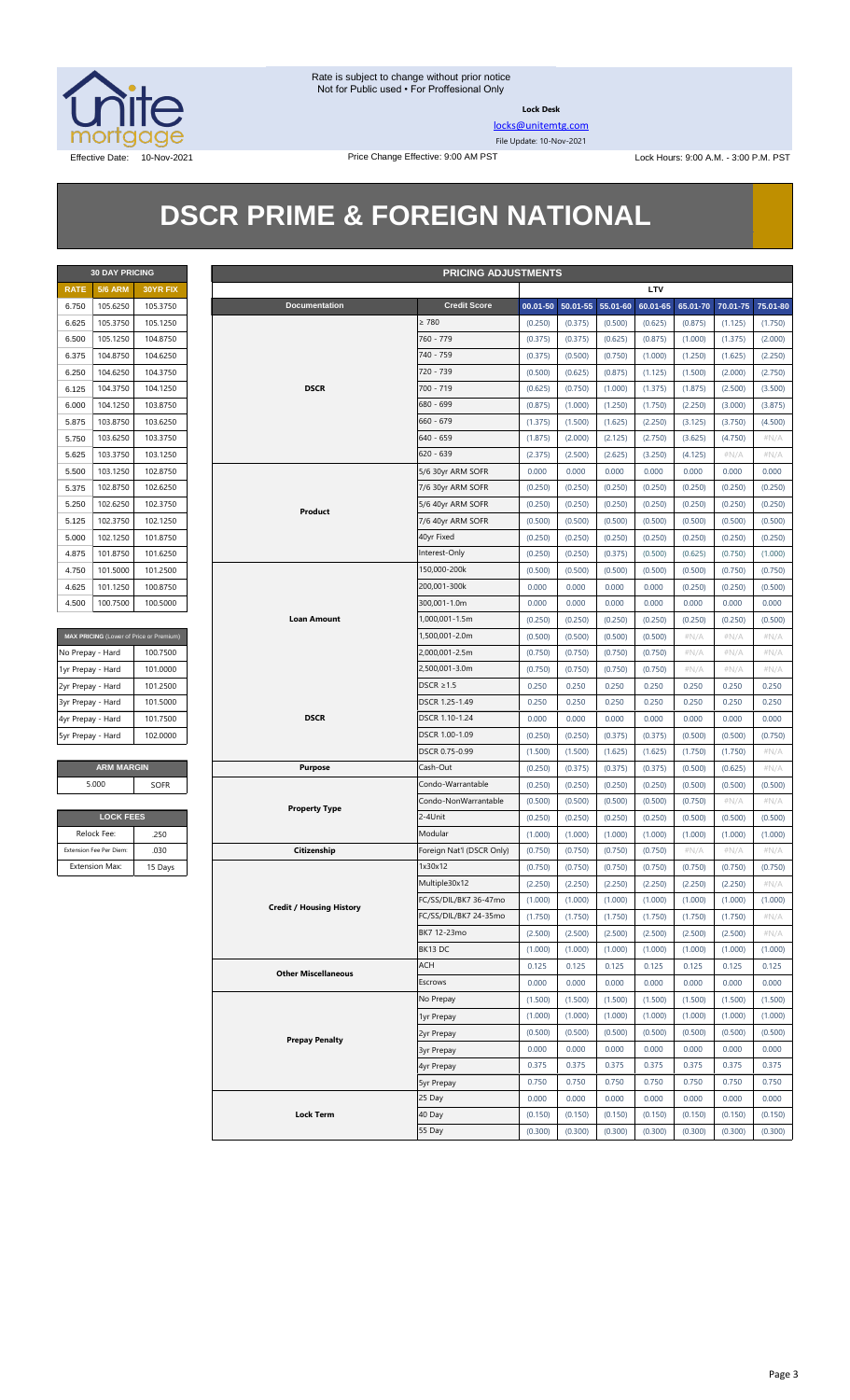

#### Rates are subject to change without prior notice Not for Public View • For Professional Use Only

**Lock Desk**

# **NON-QM ALT-DOC**

#### **Alt Doc PRIME PLUS Alt Doc PRIME**

|             | <b>Primary and Second Home</b> |                 |
|-------------|--------------------------------|-----------------|
| <b>RATE</b> | <b>5/6 ARM</b>                 | <b>30YR FIX</b> |
| 6.125       | 105.875                        | 105.625         |
| 6.000       | 105.625                        | 105.375         |
| 5875        | 105.375                        | 105.125         |
| 5.750       | 105.125                        | 104.875         |
| 5.625       | 104.875                        | 104.625         |
| 5.500       | 104.625                        | 104.375         |
| 5375        | 104.375                        | 104.125         |
| 5.250       | 104.125                        | 103.875         |
| 5 1 2 5     | 103.875                        | 103.625         |
| 5.000       | 103.625                        | 103.375         |
| 4875        | 103.375                        | 103.125         |
| 4750        | 103.125                        | 102.875         |
| 4.625       | 102.875                        | 102.625         |
| 4500        | 102.625                        | 102.375         |
| 4375        | 102.250                        | 102.000         |
| 4250        | 101.875                        | 101.625         |
| 4 1 2 5     | 101.500                        | 101.250         |
| 4000        | 101.125                        | 100.875         |

|             | <b>Primary and Second Home</b> |                 |             | <b>Primary and Second Home</b> |                 |
|-------------|--------------------------------|-----------------|-------------|--------------------------------|-----------------|
| <b>RATE</b> | <b>5/6 ARM</b>                 | <b>30YR FIX</b> | <b>RATE</b> | <b>5/6 ARM</b>                 | <b>30YR FIX</b> |
| 6.125       | 105.875                        | 105.625         | 6.250       | 105.375                        | 105.125         |
| 6.000       | 105.625                        | 105.375         | 6.125       | 105.125                        | 104.875         |
| 5.875       | 105.375                        | 105.125         | 6,000       | 104.875                        | 104.625         |
| 5.750       | 105.125                        | 104.875         | 5.875       | 104.625                        | 104.375         |
| 5.625       | 104.875                        | 104.625         | 5.750       | 104.375                        | 104.125         |
| 5.500       | 104.625                        | 104.375         | 5.625       | 104.125                        | 103.875         |
| 5.375       | 104.375                        | 104.125         | 5,500       | 103.875                        | 103.625         |
| 5.250       | 104.125                        | 103.875         | 5.375       | 103.625                        | 103.375         |
| 5.125       | 103.875                        | 103.625         | 5.250       | 103.375                        | 103.125         |
| 5.000       | 103.625                        | 103.375         | 5.125       | 103.125                        | 102.875         |
| 4.875       | 103.375                        | 103.125         | 5,000       | 102.875                        | 102.625         |
| 4.750       | 103.125                        | 102.875         | 4.875       | 102.625                        | 102.375         |
| 4.625       | 102.875                        | 102.625         | 4.750       | 102.375                        | 102.125         |
| 4.500       | 102.625                        | 102.375         | 4.625       | 102.125                        | 101.875         |
| 4.375       | 102.250                        | 102.000         | 4.500       | 101.875                        | 101.625         |
| 4.250       | 101.875                        | 101.625         | 4.375       | 101.500                        | 101.250         |
| 4.125       | 101.500                        | 101.250         | 4.250       | 101.125                        | 100.875         |
| 4.000       | 101.125                        | 100.875         | 4.125       | 100.750                        | 100.500         |

| <b>ARM MARGIN</b> |      |
|-------------------|------|
| 5.000             | SOFR |

| <b>LOCK FEES</b>              |         |
|-------------------------------|---------|
| Relock Fee:                   | 250     |
| <b>Extension Fee Per Diem</b> | 030     |
| <b>Extension Max:</b>         | 15 Days |
|                               |         |

|                               |                            |              |              |          |          | LTV      |          |                     |             |  |
|-------------------------------|----------------------------|--------------|--------------|----------|----------|----------|----------|---------------------|-------------|--|
| <b>Documentation</b>          | <b>Credit Score</b>        | $00.01 - 50$ | $50.01 - 55$ | 55.01-60 | 60.01-65 | 65.01-70 | 70.01-75 | 75.01-80            | 80.01-85    |  |
| <b>Full Doc</b>               | :780                       | 0.000        | 0.000        | 0.000    | (0.250)  | (0.375)  | (0.375)  | (0.500)             | (0.750)     |  |
|                               | 760 - 779                  | 0.000        | 0.000        | 0.000    | (0.250)  | (0.375)  | (0.500)  | (0.625)             | (0.875)     |  |
|                               | 740 - 759                  | 0.000        | 0.000        | 0.000    | (0.250)  | (0.375)  | (0.625)  | (0.750)             | (1.125)     |  |
|                               | 720 - 739                  | (0.125)      | (0.125)      | (0.125)  | (0.250)  | (0.500)  | (0.750)  | (1.000)             | (1.250)     |  |
|                               | 700 - 719                  | (0.250)      | (0.250)      | (0.375)  | (0.500)  | (0.625)  | (0.875)  | (1.250)             | (1.625)     |  |
|                               | 680 - 699                  | (0.250)      | (0.250)      | (0.500)  | (0.625)  | (0.750)  | (1.000)  | (1.375)             | (2.000)     |  |
|                               | 660 - 679                  | (0.250)      | (0.375)      | (0.500)  | (1.000)  | (1.375)  | (1.625)  | (2.000)             | (2.750)     |  |
|                               | 640 - 659                  | (0.375)      | (0.375)      | (0.500)  | (1.250)  | (1.500)  | (1.750)  | (2.250)             | #N/A        |  |
|                               | 620 - 639                  | (0.500)      | (0.500)      | (0.500)  | (1.500)  | (1.750)  | (2.000)  | (2.500)             | #N/A        |  |
| <b>Bank</b>                   | 2780                       | (0.125)      | (0.250)      | (0.250)  | (0.375)  | (0.500)  | (0.625)  | (0.875)             | (1.250)     |  |
| <b>Statement</b>              | 760 - 779                  | (0.250)      | (0.250)      | (0.250)  | (0.500)  | (0.625)  | (0.750)  | (1.125)             | (1.625)     |  |
|                               | 740 - 759                  | (0.250)      | (0.250)      | (0.250)  | (0.625)  | (0.750)  | (1.000)  | (1.375)             | (1.875)     |  |
|                               | 720 - 739                  | (0.250)      | (0.375)      | (0.375)  | (0.750)  | (0.875)  | (1.125)  | (1.625)             | (2.250)     |  |
|                               | 700 - 719                  | (0.375)      | (0.375)      | (0.625)  | (0.875)  | (1.125)  | (1.500)  | (2.000)             | (2.750)     |  |
|                               | 680 - 699                  | (0.375)      | (0.500)      | (0.750)  | (1.000)  | (1.375)  | (1.750)  | (2.500)             | (3.500)     |  |
|                               | 660 - 679                  | (0.500)      | (0.750)      | (1.000)  | (1.500)  | (2.250)  | (2.750)  | (3.500)             | (4.250)     |  |
|                               | 540 - 659                  | (0.750)      | (1.000)      | (1.250)  | (1.750)  | (2.500)  | (3.125)  | (4.000)             | #N/A        |  |
|                               | 620 - 639                  | (1.250)      | (1.500)      | (1.750)  | (2.250)  | (3.000)  | (3.625)  | #N//                | $\#N/\beta$ |  |
|                               | <b>Mth Bank Statements</b> | (0.750)      | (0.750)      | (0.750)  | (0.875)  | (1.000)  | (1.000)  | (1.000)             | (1.125)     |  |
|                               | 12 Mth Bank Statements     | (0.125)      | (0.125)      | (0.125)  | (0.250)  | (0.375)  | (0.375)  | (0.375)             | (0.375)     |  |
| Asset                         | : 780                      | (0.125)      | (0.250)      | (0.250)  | (0.625)  | (0.875)  | (1.125)  | (1.500)             | #N/A        |  |
| <b>Depletion</b>              | 760 - 779                  | (0.125)      | (0.250)      | (0.375)  | (0.750)  | (1.000)  | (1.375)  | (1.875)             | #N/A        |  |
|                               | 740 - 759                  | (0.250)      | (0.250)      | (0.500)  | (0.875)  | (1.125)  | (1.625)  | (2.250)             | #N/A        |  |
|                               | 720 - 739                  | (0.375)      | (0.500)      | (0.625)  | (1.000)  | (1.500)  | (2.000)  | (2.750)             | #N//        |  |
|                               | 700 - 719                  | (0.500)      | (0.625)      | (1.000)  | (1.375)  | (1.875)  | (2.500)  | (3.500)             | #N/A        |  |
|                               | 680 - 699                  | (0.625)      | (0.750)      | (1.250)  | (1.750)  | (2.250)  | (3.000)  | (4.125)             | #N//        |  |
|                               |                            |              |              |          |          |          |          |                     |             |  |
|                               | 660 - 679                  | (0.750)      | (1.000)      | (1.500)  | (2.250)  | (3.125)  | (4.375)  | (4.875)             | #N/A        |  |
|                               | 640 - 659                  | (1.250)      | (1.500)      | (2.000)  | (2.750)  | (3.625)  | (4.875)  | $\#N/A$             | #N/A        |  |
|                               | 520 - 639                  | (1.750)      | (2.000)      | (2.500)  | (3.250)  | (4.125)  | #N/A     | #N/A                | #N/A        |  |
| <b>P&amp;L</b>                | 780                        | (0.625)      | (0.750)      | (0.750)  | (1.125)  | (1.375)  | (1.625)  | (2.125)             | #N/A        |  |
|                               | 760 - 779                  | (0.625)      | (0.750)      | (0.875)  | (1.250)  | (1.500)  | (1.875)  | (2.500)             | #N/A        |  |
|                               | 740 - 759                  | (0.750)      | (0.750)      | (1.000)  | (1.375)  | (1.625)  | (2.125)  | (2.875)             | #N/A        |  |
|                               | 720 - 739                  | (0.875)      | (1.000)      | (1.125)  | (1.500)  | (2.000)  | (2.500)  | (3.375)             | #N/A        |  |
|                               | 700 - 719                  | (1.000)      | (1.125)      | (1.500)  | (1.875)  | (2.375)  | (3.000)  | (4.125)             | #N/A        |  |
|                               | 680 - 699                  | (1.125)      | (1.250)      | (1.750)  | (2.250)  | (2.750)  | (3.500)  | #N/A                | $\#N/A$     |  |
|                               | 660 - 679                  | (1.250)      | (1.500)      | (2.000)  | (2.750)  | (3.625)  | (4.875)  | #N//                | #N/A        |  |
|                               | 640 - 659                  | (1.750)      | (2.000)      | (2.500)  | (3.250)  | (4.125)  | #N/A     | #N//                | #N/A        |  |
|                               | 620 - 639                  | (2.250)      | (2.500)      | (3.000)  | (3.750)  | (4.625)  | #N//     | #N//                | #N/A        |  |
| Product                       | 5/6 30yr ARM SOFR          | 0.000        | 0.000        | 0.000    | 0.000    | 0.000    | 0.000    | 0.000               | 0.000       |  |
|                               | 5/6 40yr ARM SOFR          | (0.250)      | (0.250)      | (0.250)  | (0.250)  | (0.250)  | (0.250)  | (0.250)             | (0.250)     |  |
|                               | 7/6 30yr ARM SOFR          | (0.250)      | (0.250)      | (0.250)  | (0.250)  | (0.250)  | (0.250)  | (0.250)             | (0.250)     |  |
|                               | 7/6 40yr ARM SOFR          | (0.500)      | (0.500)      | (0.500)  | (0.500)  | (0.500)  | (0.500)  | (0.500)             | (0.500)     |  |
|                               | 30yr Fixed                 | 0.000        | 0.000        | 0.000    | 0.000    | 0.000    | 0.000    | 0.000               | 0.000       |  |
|                               | 40yr Fixed                 | (0.250)      | (0.250)      | (0.250)  | (0.250)  | (0.250)  | (0.250)  | (0.250)             | (0.250)     |  |
|                               | nterest-Only               | (0.250)      | (0.250)      | (0.375)  | (0.500)  | (0.625)  | (0.750)  | (1.000)             | (1.500)     |  |
| Loan                          | 150,000-200k               | (0.500)      | (0.500)      | (0.500)  | (0.500)  | (0.500)  | (0.750)  | (0.750)             | (0.750)     |  |
| Amount                        | 200,001-300k               | 0.000        | 0.000        | 0.000    | 0.000    | (0.250)  | (0.250)  | (0.250)             | (0.250)     |  |
|                               | 300,001-1,000,000          | 0.000        | 0.000        | 0.000    | 0.000    | 0.000    | 0.000    | 0.000               | 0.000       |  |
|                               | 1,000,001-1.5m             | (0.250)      | (0.250)      | (0.250)  | (0.250)  | (0.250)  | (0.250)  | (0.250)             | (0.250)     |  |
|                               | 1,500,001-2.0m             | (0.500)      | (0.500)      | (0.500)  | (0.500)  | (0.500)  | #N/A     | #N//                | #N/A        |  |
|                               | 2,000,001-2.5m             | (0.750)      | (0.750)      | (0.750)  | (0.750)  | (0.750)  | #N/A     | $\#\mathbb{N}/\ell$ | #N/A        |  |
|                               | 500,001-3.0m               | (0.750)      | (0.750)      | (0.750)  | (0.750)  | (0.750)  | #N/A     | #N/A                | #N/A        |  |
| DTI                           | 43.01-50                   | 0.000        | 0.000        | 0.000    | 0.000    | 0.000    | (0.125)  | (0.125)             | (0.125)     |  |
|                               | 50.01-55                   | 0.000        | 0.000        | 0.000    | 0.000    | 0.000    | (0.375)  | (0.375)             | #N/A        |  |
| Cash Out                      |                            | (0.250)      | (0.375)      | (0.375)  | (0.375)  | (0.500)  | (0.625)  | #N/A                | #N/A        |  |
|                               |                            |              |              |          |          |          |          |                     |             |  |
| <b>Second Home</b>            |                            | (0.500)      | (0.500)      | (0.500)  | (0.500)  | (0.500)  | (0.500)  | (0.500)             | #N/A        |  |
| <b>Property Type</b>          | Condo-Warrantable          | (0.250)      | (0.250)      | (0.250)  | (0.250)  | (0.500)  | (0.500)  | (0.500)             | (0.500)     |  |
|                               | Condo-NonWarrantable       | (0.500)      | (0.500)      | (0.500)  | (0.500)  | (0.750)  | (0.750)  | #N//                | #N/A        |  |
|                               | 2-Unit                     | (0.250)      | (0.250)      | (0.250)  | (0.250)  | (0.500)  | #N/A     | $\#N/A$             | #N/A        |  |
|                               | 3-Unit                     | (0.250)      | (0.250)      | (0.250)  | (0.250)  | (0.500)  | (0.500)  | (0.500)             | #N/A        |  |
|                               | 4-Unit                     | (0.250)      | (0.250)      | (0.250)  | (0.250)  | (0.500)  | (0.500)  | (0.500)             | #N/A        |  |
|                               | Modular                    | (1.000)      | (1.000)      | (1.000)  | (1.000)  | (1.000)  | (1.000)  | (1.000)             | #N/A        |  |
| <b>Credit/Housing History</b> | 1x30x12                    | (0.750)      | (0.750)      | (0.750)  | (0.750)  | (0.750)  | (0.750)  | (0.750)             | (0.750)     |  |
|                               | Multiple30x12              | (2.250)      | (2.250)      | (2.250)  | (2.250)  | (2.250)  | (2.250)  | (2.250)             | (2.250)     |  |
|                               | FC/SS/DIL/BK7 36-47mo      | (1.000)      | (1.000)      | (1.000)  | (1.000)  | (1.000)  | (1.000)  | (1.000)             | (1.000)     |  |
|                               | FC/SS/DIL/BK7 24-35mo      | (1.750)      | (1.750)      | (1.750)  | (1.750)  | (1.750)  | (1.750)  | (1.750)             | (1.750)     |  |
|                               | BK7 12-23mo                | (2.500)      | (2.500)      | (2.500)  | (2.500)  | (2.500)  | (2.500)  | (2.500)             | (2.500)     |  |
|                               | BK13DC                     | (1.000)      | (1.000)      | (1.000)  | (1.000)  | (1.000)  | (1.000)  | (1.000)             | (1.000)     |  |
| <b>Misccellaneous</b>         | ACH                        | 0.125        | 0.125        | 0.125    | 0.125    | 0.125    | 0.125    | 0.125               | 0.125       |  |
|                               |                            |              |              |          |          |          |          |                     |             |  |
|                               | No Escrows (No HPML)       | (0.150)      | (0.150)      | (0.150)  | (0.150)  | (0.150)  | (0.150)  | (0.150)             | (0.150)     |  |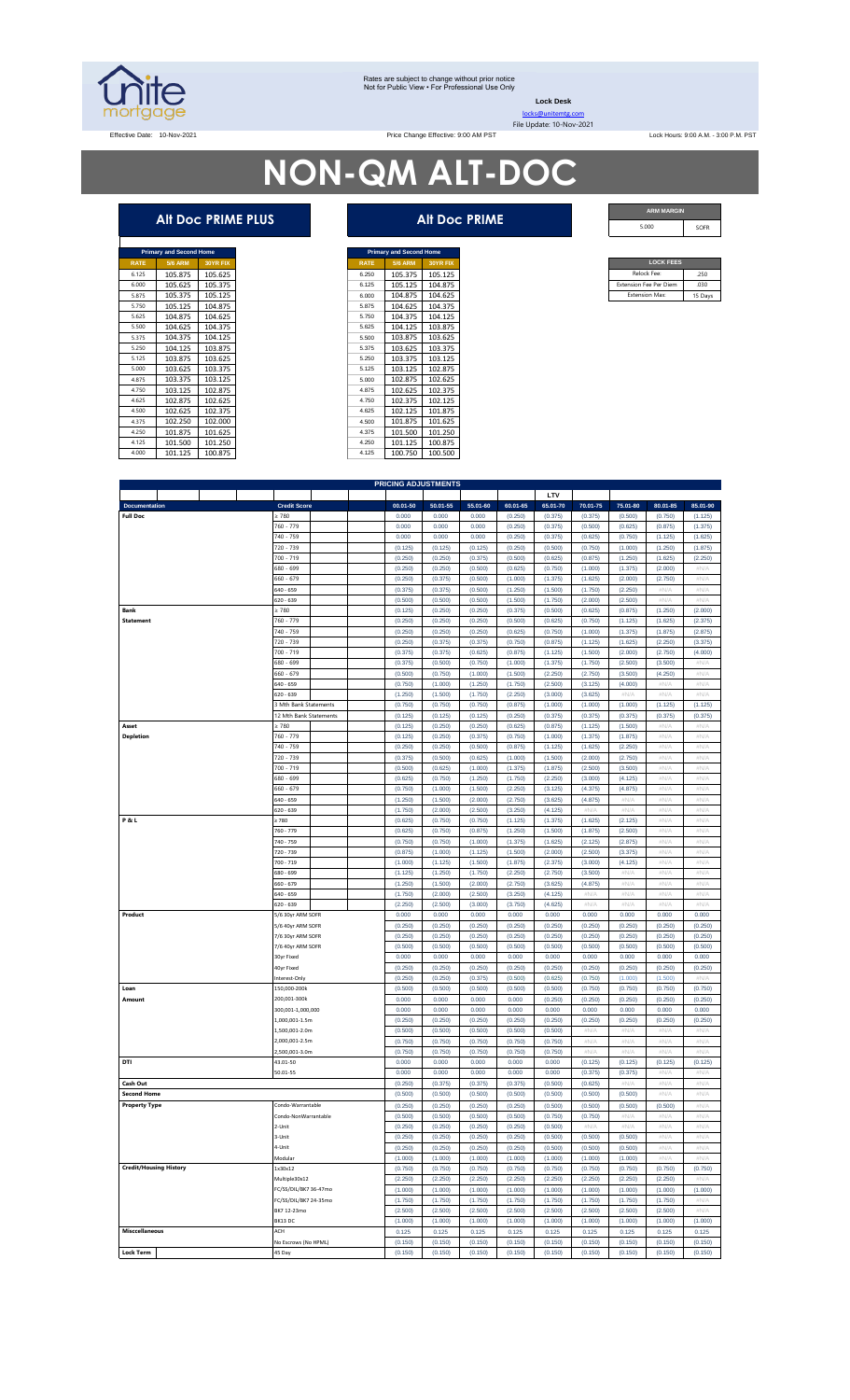

#### [V](https://unitemortgage.com/)isit: https://unitemortgage.com

The pricing engine is the Formal price given, please access it through:

**Quick Pricer:** [https://un](https://unitemortgage.com/broker-resources/price-my-loan/)itemortgage.com/broker-resources/price-my-loan/

### **CALL US TODAY: 800-777-1207**

#### **CONVENTIONAL PRODUCTS AND PRICING**

|                | <b>CONFORMING LOANS</b>  |                             |                          |                |                             |                          |                   |                |                             |                   |                          |                |                          |                             |                          |
|----------------|--------------------------|-----------------------------|--------------------------|----------------|-----------------------------|--------------------------|-------------------|----------------|-----------------------------|-------------------|--------------------------|----------------|--------------------------|-----------------------------|--------------------------|
|                |                          | <b>DU CONF CONV 30 YEAR</b> |                          |                | <b>DU CONF CONV 20 YEAR</b> |                          |                   |                | <b>DU CONF CONV 15 YEAR</b> |                   |                          |                |                          | <b>DU CONF CONV 10 YEAR</b> |                          |
| Rate<br>3.625  | <b>10 Day</b><br>(5.000) | 25 Day<br>(4.875)           | <b>40 Day</b><br>(4.750) | Rate<br>3.375  | 10 Day<br>(5.000)           | <b>25 Day</b><br>(4.875) | 40 Day<br>(4.750) | Rate<br>2.875  | 10 Day<br>(4.125)           | 25 Day<br>(4.000) | <b>40 Day</b><br>(3.875) | Rate<br>2.875  | <b>10 Day</b><br>(4.125) | 25 Day<br>(4.000)           | <b>40 Day</b><br>(3.875) |
| 3.500          | (4.625)                  | (4.500)                     | (4.375)                  | 3.250          | (4.375)                     | (4.250)                  | (4.125)           | 2.750          | (3.750)                     | (3.625)           | (3.500)                  | 2.750          | (3.750)                  | (3.625)                     | (3.500)                  |
| 3.375          | (4.125)                  | (4.000)                     | (3.875)                  | 3.125          | (3.875)                     | (3.750)                  | (3.625)           | 2.625          | (3.250)                     | (3.125)           | (3.000)                  | 2.625          | (3.250)                  | (3.125)                     | (3.000)                  |
| 3.250          | (3.500)                  | (3.375)                     | (3.250)                  | 3.000          | (3.625)                     | (3.500)                  | (3.375)           | 2.500          | (2.750)                     | (2.625)           | (2.500)                  | 2.500          | (3.000)                  | (2.875)                     | (2.750)                  |
| 3.125          | (3.000)                  | (2.875)                     | (2.750)                  | 2.875          | (3.125)                     | (3,000)                  | (2.875)           | 2.375          | (2.250)                     | (2.125)           | (2.000)                  | 2.375          | (2.625)                  | (2.500)                     | (2.375)                  |
| 3.000          | (2.375)                  | (2.250)                     | (2.125)                  | 2.750          | (2.500)                     | (2.375)                  | (2.250)           | 2.250          | (1.750)                     | (1.625)           | (1.500)                  | 2.250          | (2.250)                  | (2.125)                     | (2.000)                  |
| 2.875          | (1.750)                  | (1.625)                     | (1.500)                  | 2.625          | (1.875)                     | (1.750)                  | (1.625)           | 2.125          | (1.375)                     | (1.250)           | (1.125)                  | 2.125          | (1.875)                  | (1.750)                     | (1.625)                  |
| 2.750          | (1.125)                  | (1.000)                     | (0.875)                  | 2.500          | (1.125)                     | (1.000)                  | (0.875)           | 2.000          | (0.750)                     | (0.625)           | (0.500)                  | 2.000          | (1.500)                  | (1.375)                     | (1.250)                  |
| 2.625          | (0.375)                  | (0.250)                     | (0.125)                  | 2.375          | (0.250)                     | (0.125)                  | 0.000             | 1.875          | 0.000                       | 0.125             | 0.250                    | 1.875          | (1.000)                  | (0.875)                     | (0.750)                  |
| 2.500          | 0.625                    | 0.750                       | 0.875                    | 2.250          | 0.625                       | 0.750                    | 0.875             | 1.750          | 0.625                       | 0.750             | 0.875                    | 1.750          | (0.375)                  | (0.250)                     | (0.125)                  |
|                |                          |                             |                          |                |                             |                          |                   |                |                             |                   |                          |                |                          |                             |                          |
|                |                          |                             |                          |                |                             |                          |                   |                |                             |                   |                          |                |                          |                             |                          |
|                |                          | LP CONF CONV 30 YEAR        |                          |                | LP CONF CONV 20 YEAR        |                          |                   |                | LP CONF CONV 15 YEAR        |                   |                          |                |                          | LP CONF CONV 10 YEAR        |                          |
| Rate           | 10 Day                   | 25 Day                      | 40 Day                   | Rate           | 10 Day                      | 25 Day                   | 40 Day            | Rate           | 10 Day                      | 25 Day            | <b>40 Day</b>            | Rate           | <b>10 Day</b>            | 25 Day                      | <b>40 Day</b>            |
| 3.750          | (5.250)                  | (5.125)                     | (5.000)                  | 3.500          | (5.125)                     | (5.000)                  | (4.875)           | 3.000          | (4.375)                     | (4.250)           | (4.125)                  | 3.000          | (4.000)                  | (3.875)                     | (3.750)                  |
| 3.625          | (4.875)                  | (4.750)                     | (4.625)                  | 3.375          | (4.750)                     | (4.625)                  | (4.500)           | 2.875          | (4.000)                     | (3.875)           | (3.750)                  | 2.875          | (3.875)                  | (3.750)                     | (3.625)                  |
| 3.500          | (4.375)                  | (4.250)                     | (4.125)                  | 3.250          | (4.250)                     | (4.125)                  | (4.000)           | 2.750          | (3.625)                     | (3.500)           | (3.375)                  | 2.750          | (3.500)                  | (3.375)                     | (3.250)                  |
| 3.375          | (3.875)                  | (3.750)                     | (3.625)                  | 3.125          | (3.750)                     | (3.625)                  | (3.500)           | 2.625          | (3.125)                     | (3.000)           | (2.875)                  | 2.625          | (3.125)                  | (3.000)                     | (2.875)                  |
| 3.250          | (3.375)                  | (3.250)                     | (3.125)                  | 3.000          | (3.500)                     | (3.375)                  | (3.250)           | 2.500          | (2.625)                     | (2.500)           | (2.375)                  | 2.500          | (2.875)                  | (2.750)                     | (2.625)                  |
| 3.125          | (2.750)                  | (2.625)                     | (2.500)                  | 2.875          | (3.000)                     | (2.875)                  | (2.750)           | 2.375          | (2.125)                     | (2.000)           | (1.875)                  | 2.375          | (2.500)                  | (2.375)                     | (2.250)                  |
| 3.000          | (2.250)                  | (2.125)                     | (2.000)                  | 2.750          | (2.500)                     | (2.375)                  | (2.250)           | 2.250          | (1.750)                     | (1.625)           | (1.500)                  | 2.250          | (2.125)                  | (2.000)                     | (1.875)                  |
| 2.875          | (1.625)                  | (1.500)                     | (1.375)                  | 2.625          | (1.750)                     | (1.625)                  | (1.500)           | 2.125          | (1.250)                     | (1.125)           | (1.000)                  | 2.125          | (1.750)                  | (1.625)                     | (1.500)                  |
| 2.750          | (1.000)                  | (0.875)                     | (0.750)                  | 2.500          | (1.000)                     | (0.875)                  | (0.750)           | 2.000          | (0.625)                     | (0.500)           | (0.375)                  | 2.000          | (1.375)                  | (1.250)                     | (1.125)                  |
| 2.625<br>2.500 | (0.250)<br>0.750         | (0.125)<br>0.875            | 0.000<br>1.000           | 2.375<br>2.250 | (0.125)<br>0.750            | 0.000<br>0.875           | 0.125<br>1.000    | 1.875<br>1.750 | 0.125<br>0.750              | 0.250<br>0.875    | 0.375<br>1.000           | 1.875<br>1.750 | (0.875)<br>(0.250)       | (0.750)<br>(0.125)          | (0.625)<br>0.000         |

|                                                                     | <b>HIGH BALANCE CONFORMING</b>                                                             |                                                                                     |                                                                                            |                                                                     |                                                                                            |                                                                                            |                                                                                            |      |                                |                        |        |                                |               |          |               |  |
|---------------------------------------------------------------------|--------------------------------------------------------------------------------------------|-------------------------------------------------------------------------------------|--------------------------------------------------------------------------------------------|---------------------------------------------------------------------|--------------------------------------------------------------------------------------------|--------------------------------------------------------------------------------------------|--------------------------------------------------------------------------------------------|------|--------------------------------|------------------------|--------|--------------------------------|---------------|----------|---------------|--|
|                                                                     | <b>DU HIGH BALANCE 30 YEAR</b>                                                             |                                                                                     |                                                                                            |                                                                     | <b>DU HIGH BALANCE 15 YEAR</b>                                                             |                                                                                            |                                                                                            |      | <b>DU HIGH BALANCE 20 YEAR</b> |                        |        | <b>DU HIGH BALANCE 10 YEAR</b> |               |          |               |  |
| Rate<br>3.750<br>3.625<br>3.500<br>3.375<br>3.250<br>3.125<br>3.000 | <b>10 Day</b><br>(4.500)<br>(4.000)<br>(3.500)<br>(3.125)<br>(2.750)<br>(2.125)<br>(1.375) | 25 Day<br>(4.375)<br>(3.875)<br>(3.375)<br>(3.000)<br>(2.625)<br>(2.000)<br>(1.250) | <b>40 Day</b><br>(4.250)<br>(3.750)<br>(3.250)<br>(2.875)<br>(2.500)<br>(1.875)<br>(1.125) | Rate<br>3.000<br>2.875<br>2.750<br>2.625<br>2.500<br>2.375<br>2.250 | <b>10 Day</b><br>(2.875)<br>(2.875)<br>(2.750)<br>(2.375)<br>(1.875)<br>(1.375)<br>(1.000) | <b>25 Day</b><br>(2.750)<br>(2.750)<br>(2.625)<br>(2.250)<br>(1.750)<br>(1.250)<br>(0.875) | <b>40 Day</b><br>(2.625)<br>(2.625)<br>(2.500)<br>(2.125)<br>(1.625)<br>(1.125)<br>(0.750) | Rate | 10 Day                         | 25 Day<br><b>SPEAR</b> | 40 Day | Rate                           | <b>10 Day</b> | $25$ Day | <b>40 Day</b> |  |
| 2.875<br>2.750<br>2.625                                             | (0.875)<br>(0.375)<br>0.500                                                                | (0.750)<br>(0.250)<br>0.625                                                         | (0.625)<br>(0.125)<br>0.750                                                                | 2.125<br>2.000<br>1.875                                             | (0.500)<br>0.000<br>0.750                                                                  | (0.375)<br>0.125<br>0.875                                                                  | (0.250)<br>0.250<br>1.000                                                                  |      |                                |                        |        |                                |               |          |               |  |

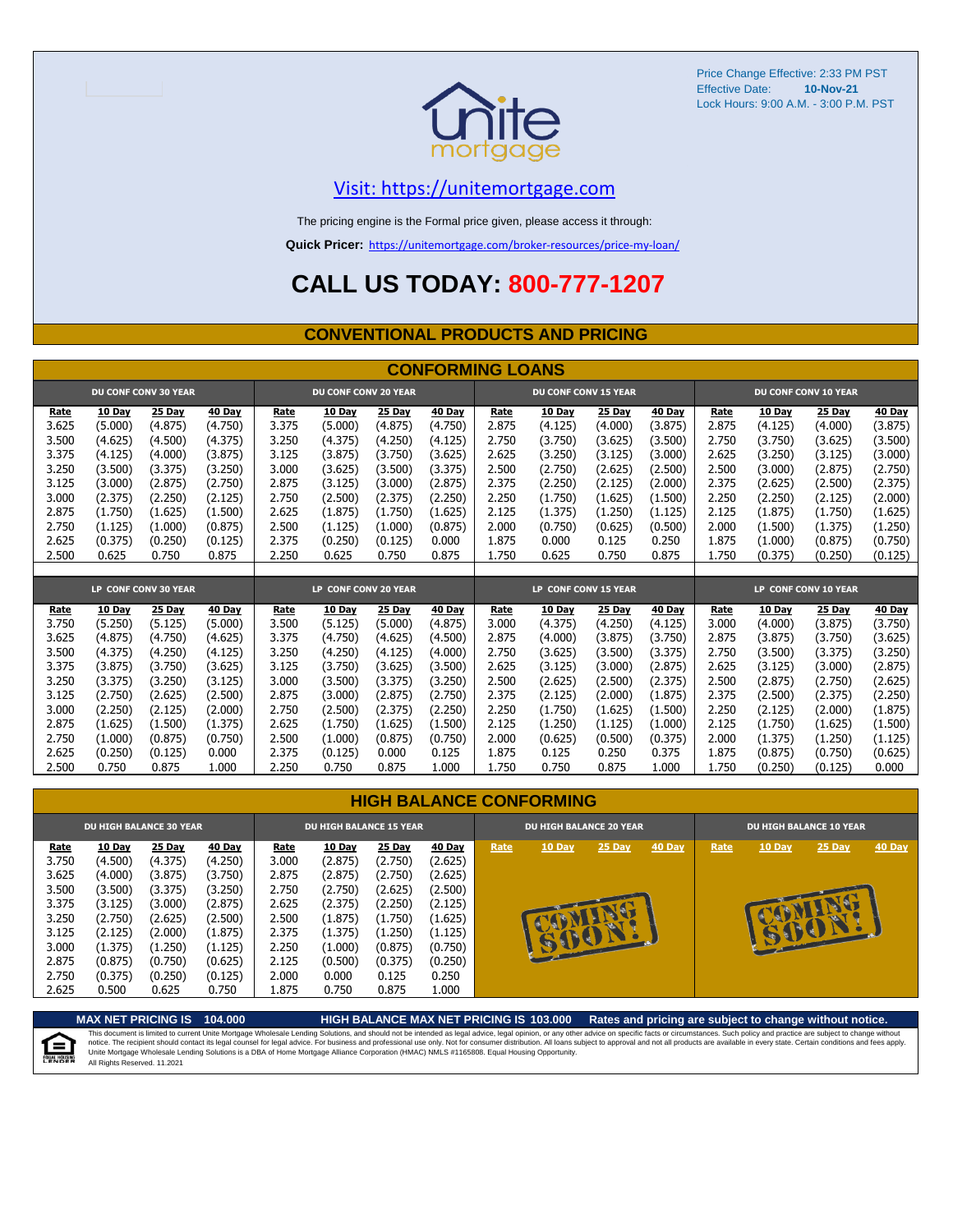

#### [V](https://unitemortgage.com/)isit: https://unitemortgage.com

The pricing engine is the Formal price given, please access it through:

**Quick Pricer:** [https://un](https://unitemortgage.com/broker-resources/price-my-loan/)itemortgage.com/broker-resources/price-my-loan/

## **CALL US TODAY: 800-777-1207**

|       |         | <b>DU HOMEREADY 30 YEAR</b> |               |       | <b>DU HOMEREADY HIGH BALANCE 30 YEAR</b> |         |               |       | LP HOME POSSIBLE 30 YEAR |               |         | LP HOME POSSIBLE HIGH BALANCE 30 YEAR |              |        |        |  |
|-------|---------|-----------------------------|---------------|-------|------------------------------------------|---------|---------------|-------|--------------------------|---------------|---------|---------------------------------------|--------------|--------|--------|--|
| Rate  | 10 Day  | 25 Day                      | <b>40 Day</b> | Rate  | <b>10 Day</b>                            | 25 Day  | <b>40 Day</b> | Rate  | 10 Day                   | <b>25 Day</b> | 40 Day  | Rate                                  | 10 Day       | 25 Day | 40 Day |  |
| 3.625 | (4.625) | (4.500)                     | (4.375)       | 3.750 | (3.625)                                  | (3.500) | (3.375)       | 3.625 | (4.750)                  | (4.625)       | (4.500) |                                       |              |        |        |  |
| 3.500 | (4.250) | (4.125)                     | (4.000)       | 3.625 | (3.750)                                  | (3.625) | (3.500)       | 3.500 | (4.375)                  | (4.250)       | (4.125) |                                       |              |        |        |  |
| 3.375 | (3.750) | (3.625)                     | (3.500)       | 3.500 | (3.500)                                  | (3.375) | (3.250)       | 3.375 | (3.875)                  | (3.750)       | (3.625) |                                       |              |        |        |  |
| 3.250 | (3.250) | (3.125)                     | (3.000)       | 3.375 | (3.000)                                  | (2.875) | (2.750)       | 3.250 | (3.250)                  | (3.125)       | (3.000) |                                       |              |        |        |  |
| 3.125 | (2.625) | (2.500)                     | (2.375)       | 3.250 | (2.750)                                  | (2.625) | (2.500)       | 3.125 | (2.625)                  | (2.500)       | (2.375) |                                       |              | СÐ     |        |  |
| 3.000 | (2.125) | (2.000)                     | (1.875)       | 3.125 | (2.125)                                  | (2.000) | (1.875)       | 3.000 | (2.000)                  | (1.875)       | (1.750) |                                       | $\mathbf{F}$ | BOY    |        |  |
| 2.875 | (1.500) | (1.375)                     | (1.250)       | 3.000 | (1.375)                                  | (1.250) | (1.125)       | 2.875 | (1.500)                  | (1.375)       | (1.250) |                                       |              |        |        |  |
| 2.750 | (0.875) | (0.750)                     | (0.625)       | 2.875 | (0.875)                                  | (0.750) | (0.625)       | 2.750 | (0.875)                  | (0.750)       | (0.625) |                                       |              |        |        |  |
| 2.625 | 0.000   | 0.125                       | 0.250         | 2.750 | (0.375)                                  | (0.250) | (0.125)       | 2.625 | 0.000                    | 0.125         | 0.250   |                                       |              |        |        |  |
| 2.500 | 0.875   | 1.000                       | 1.125         | 2.625 | 0.500                                    | 0.625   | 0.750         | 2.500 | 0.875                    | 1.000         | 1.125   |                                       |              |        |        |  |

| <b>HOME READY AND HOMEPOSSIBLE CAP LIMITS</b>      |       |       |      |       |      |       |       |                                                                                                  |       |  |  |  |  |
|----------------------------------------------------|-------|-------|------|-------|------|-------|-------|--------------------------------------------------------------------------------------------------|-------|--|--|--|--|
|                                                    |       |       |      |       |      |       |       | LTV <=60 60.01 - 65 65.01 - 70 70.01 - 75 75.01 - 80 80.01 - 85 85.01 - 90 90.01 - 95 95.01 - 97 |       |  |  |  |  |
| HomeReady/Home Possible FICO >=680 Adjustment Caps | 1.500 | 1.500 | .500 | 1.500 | .500 | 0.000 | 0.000 | 0.000                                                                                            | 0.000 |  |  |  |  |
| HomeReady/Home Possible FICO <680 Adiustment Caps  | 1.500 | 1.500 | .500 | 1.500 | .500 | .500  | 1.500 | .500                                                                                             | 1.500 |  |  |  |  |

MAX NET PRICING IS 103.000 Rates and pricing are subject to change without notice.<br>This document is limited to current Unite Mortgage Wholesale Lending Solutions, and should not be intended as legal advice, legal opinion,



All Rights Reserved. 11.2021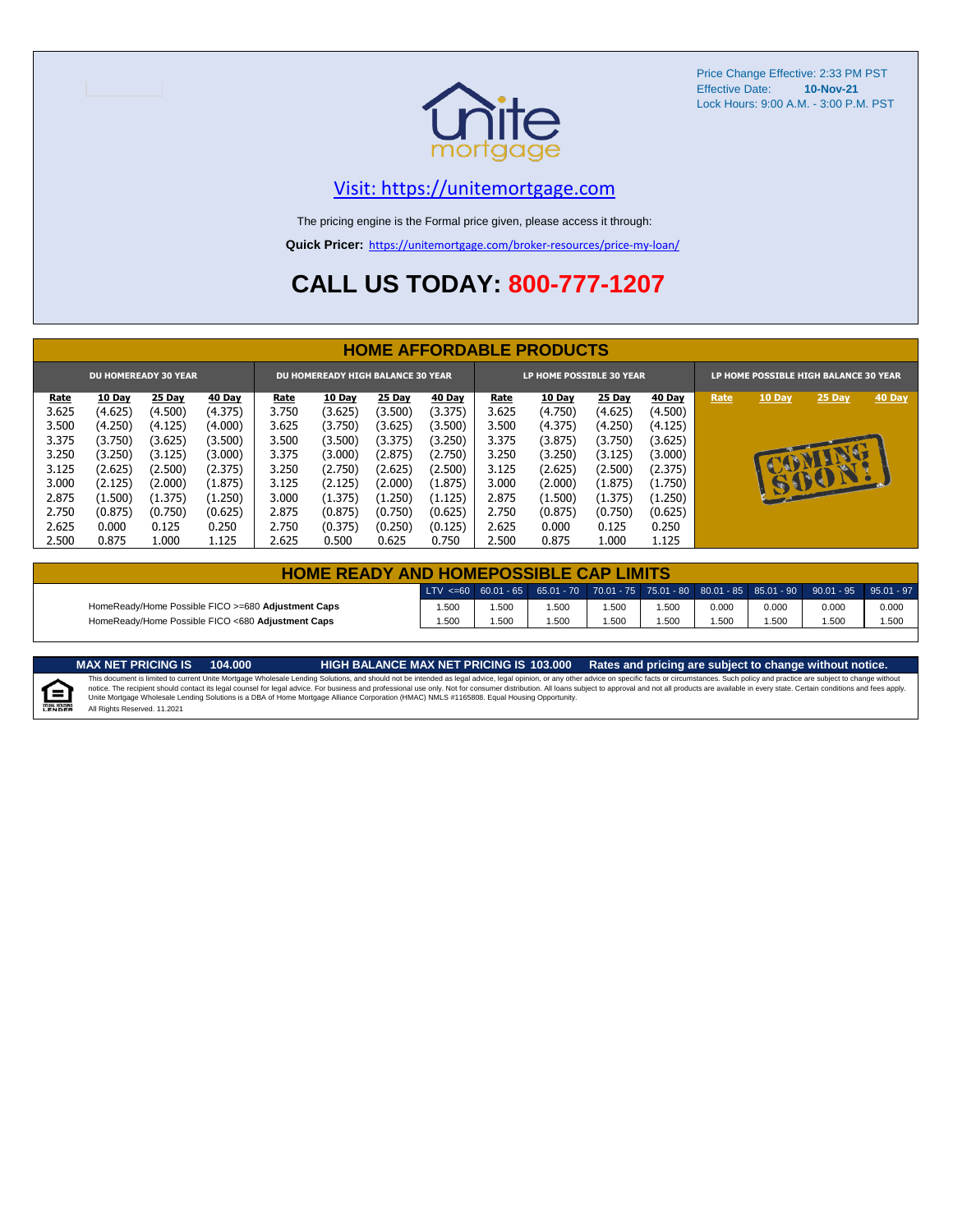

#### [V](https://unitemortgage.com/)isit: https://unitemortgage.com

The pricing engine is the Formal price given, please access it through:

**Quick Pricer:** [https://un](https://unitemortgage.com/broker-resources/price-my-loan/)itemortgage.com/broker-resources/price-my-loan/

## **CALL US TODAY: 800-777-1207**

|                                                                       | <b>CONVENTIONAL PRICING ADJUSTMENTS</b>                                                |                                   |                                                   |              |              |              |                    |              |                                                                                      |              |
|-----------------------------------------------------------------------|----------------------------------------------------------------------------------------|-----------------------------------|---------------------------------------------------|--------------|--------------|--------------|--------------------|--------------|--------------------------------------------------------------------------------------|--------------|
| Credit Score / LTV                                                    | Loan Terms > 15 years                                                                  | $LTV \le 60$                      | $60.01 - 70$                                      | $70.01 - 75$ | $75.01 - 80$ | $80.01 - 85$ | $85.01 - 90$       | $90.01 - 95$ | $95.01 - 97$                                                                         | >97.00%      |
| $740+$                                                                |                                                                                        | 0.000                             | 0.250                                             | 0.250        | 0.500        | 0.250        | 0.250              | 0.250        | 0.750                                                                                | 0.750        |
| 720 - 739                                                             |                                                                                        | 0.000                             | 0.250                                             | 0.500        | 0.750        | 0.500        | 0.500              | 0.500        | 1.000                                                                                | 1.000        |
| 700 - 719                                                             |                                                                                        | 0.000                             | 0.500                                             | 1.000        | 1.250        | 1.000        | 1.000              | 1.000        | 1.500                                                                                | 1.500        |
| 680 - 699                                                             |                                                                                        | 0.000                             | 0.500                                             | 1.250        | 1.750        | 1.500        | 1.250              | 1.250        | 1.500                                                                                | 1.500        |
| 660 - 679                                                             |                                                                                        | 0.000                             | 1.000                                             | 2.250        | 2.750        | 2.750        | 2.250              | 2.250        | 2.250                                                                                | 2.250        |
| 640 - 659                                                             |                                                                                        | 0.500                             | 1.250                                             | 2.750        | 3.000        | 3.250        | 2.750              | 2.750        | 2.750                                                                                | 2.750        |
| 620-639                                                               |                                                                                        | 0.500                             | 1.500                                             | 3.000        | 3.000        | 3.250        | 3.250              | 3.250        | 3.500                                                                                | 3.500        |
|                                                                       | Cash Out (Ex. Student Loan Only) All Loan Terms. Cumulative with above adjust.         | $LTV \le 60$                      | $60.01 - 70$                                      | $70.01 - 75$ | $75.01 - 80$ |              |                    |              |                                                                                      |              |
| 740+                                                                  |                                                                                        | 0.375                             | 0.625                                             | 0.625        | 0.875        |              |                    |              |                                                                                      |              |
| 720 - 739                                                             |                                                                                        | 0.375                             | 1.000                                             | 1.000        | 1.125        |              |                    |              |                                                                                      |              |
| 700 - 719                                                             |                                                                                        | 0.375                             | 1.000                                             | 1.000        | 1.125        |              |                    |              |                                                                                      |              |
| 680 - 699                                                             |                                                                                        | 0.375                             | 1.125                                             | 1.125        | 1.750        |              |                    |              |                                                                                      |              |
| 660 - 679                                                             |                                                                                        | 0.625                             | 1.125                                             | 1.125        | 1.875        |              |                    |              |                                                                                      |              |
| 640 - 659                                                             |                                                                                        | 0.625                             | 1.625                                             | 1.625        | 2.625        |              |                    |              |                                                                                      |              |
| 620 - 639                                                             |                                                                                        | 0.625                             | 1.625                                             | 1.625        | 3.125        |              |                    |              |                                                                                      |              |
| Other Price Adjustments<br>All Loan Terms                             | Cumulative with above adjustments                                                      | $LTV \le 60$                      | $60.01 - 65$                                      | $65.01 - 70$ | $70.01 - 75$ | $75.01 - 80$ | $80.01 - 85$       | $85.01 - 90$ | $90.01 - 95$                                                                         | $95.01 - 97$ |
| High Balance Purchase and R/T Refinance                               |                                                                                        | 0.250                             | 0.250                                             | 0.250        | 0.250        | 0.250        | 0.250              | 0.250        | 0.250                                                                                | <b>NA</b>    |
| High Balance Cash-Out Refinance                                       |                                                                                        | 1.000                             | 1.000                                             | 1.000        | 1.000        | 1.000        | <b>NA</b>          | <b>NA</b>    | <b>NA</b>                                                                            | <b>NA</b>    |
| High Balance ARMs (Adjustment Based on CLTV)                          |                                                                                        | 0.750                             | 0.750                                             | 0.750        | 0.750        | 1.500        | 1.500              | 1.500        | 1.500                                                                                | <b>NA</b>    |
| <b>ARMs</b>                                                           |                                                                                        | 0.000                             | 0.000                                             | 0.000        | 0.000        | 0.000        | 0.000              | 0.000        | 0.250                                                                                | <b>NA</b>    |
| HomeReady/Home Possible FICO >=680 Adjustment Caps                    |                                                                                        | 1.500                             | 1.500                                             | 1.500        | 1.500        | 1.500        | 0.000              | 0.000        | 0.000                                                                                | 0.000        |
| HomeReady/Home Possible FICO <680 Adjustment Caps                     |                                                                                        | 1.500                             | 1.500                                             | 1.500        | 1.500        | 1.500        | 1.500              | 1.500        | 1.500                                                                                | 1.500        |
| <b>Investment Properties</b>                                          |                                                                                        | 4.125                             | 4.125                                             | 4.125        | 4.125        | 5.375        | 6.125              | 6.125        | 6.125                                                                                | 6.125        |
| Second Home                                                           |                                                                                        | 5.000                             | 5.000                                             | 5.000        | 5.000        | 5.000        | 5.000              | 5.000        | 5.000                                                                                | 5.000        |
| Manufactured home                                                     |                                                                                        | 0.500                             | 0.500                                             | 0.500        | 0.500        | 0.500        | 0.500              | 0.500        | 0.500                                                                                | 0.500        |
| 2-4 Unit Properties (3-4 unit max LTV is 75% (DU) and 80% (LP))       |                                                                                        | 1.000                             | 1.000                                             | 1.000        | 1.000        | 1.000        | 1.000              | <b>NA</b>    | <b>NA</b>                                                                            | <b>NA</b>    |
| Condos - Loan Terms > 15Y (does not apply to Detached building types) |                                                                                        | 0.000                             | 0.000                                             | 0.000        | 0.000        | 0.750        | 0.750              | 0.750        | 0.750                                                                                | 0.750        |
|                                                                       | Escrow Waiver (LTV >80% not available in NM, LTV >90% does not apply to HB Nationwide) | 0.000                             | 0.000                                             | 0.000        | 0.000        | 0.000        | 0.000              | 0.000        | 0.000                                                                                | <b>NA</b>    |
| UW Waiver Fee (ALL LTV) - based on loan size                          |                                                                                        |                                   |                                                   |              |              |              |                    |              |                                                                                      |              |
|                                                                       |                                                                                        |                                   |                                                   |              |              |              |                    |              |                                                                                      |              |
|                                                                       | <b>ALL SUBORDINATE FINANCING .375%</b>                                                 |                                   |                                                   |              |              |              |                    |              |                                                                                      |              |
| <b>LTV Range</b>                                                      | <b>CLTV Range</b>                                                                      |                                   | Credit Score < 720                                |              |              |              | Credit Score > 720 |              |                                                                                      |              |
| $\leq 65.00\%$                                                        | $80.01\% - 95.00\%$                                                                    |                                   | 0.500                                             |              |              |              | 0.250              |              |                                                                                      |              |
| 65.01% - 75.00%                                                       | $80.01\% - 95.00\%$                                                                    |                                   | 0.750                                             |              |              |              | 0.500              |              |                                                                                      |              |
| 75.01% - 95.00%                                                       | $90.01\% - 95.00\%$                                                                    |                                   | 1.000                                             |              |              |              | 0.750              |              |                                                                                      |              |
| 75.01% - 90.00%                                                       | 76.01% - 90.00%                                                                        |                                   | 1.000                                             |              |              |              | 0.750              |              |                                                                                      |              |
| ≤ 95.00%                                                              | 95.01% - 97.00%                                                                        |                                   | 1.500                                             |              |              |              | 1.500              |              |                                                                                      |              |
|                                                                       | <b>LOCK EXTENSIONS - RELOCKS - OTHER CHANGES</b>                                       |                                   |                                                   |              |              |              |                    |              |                                                                                      |              |
|                                                                       |                                                                                        |                                   |                                                   |              |              |              |                    |              |                                                                                      |              |
|                                                                       |                                                                                        |                                   | <b>Lock Extensions:</b>                           |              |              |              |                    |              |                                                                                      |              |
| 1-4 days                                                              | .03/day<br>0.125                                                                       |                                   |                                                   |              |              |              |                    |              | 10 Day Lock Expires: 11/20/21                                                        |              |
| 5 days                                                                | 0.187                                                                                  |                                   |                                                   |              |              |              |                    |              | 25 Day Lock Expires:                                                                 | 12/05/21     |
| 7 days                                                                | 0.250                                                                                  |                                   |                                                   |              |              |              |                    |              | 40 Day Lock Expires: 12/20/21                                                        |              |
| 10 days                                                               | 0.375                                                                                  |                                   |                                                   |              |              |              |                    |              |                                                                                      |              |
| 15 days<br><b>Relocks:</b>                                            | <b>Other Changes:</b>                                                                  |                                   |                                                   |              |              |              |                    |              |                                                                                      |              |
| Worse Case pricing plus additional .250 hit                           | Loan Program                                                                           |                                   | Worse Case if moving into different delivery type |              |              |              |                    |              |                                                                                      |              |
|                                                                       | Rate Change                                                                            | Not subject to worse case pricing |                                                   |              |              |              |                    |              |                                                                                      |              |
|                                                                       |                                                                                        |                                   |                                                   |              |              |              |                    |              | Locks expiring on a non business day are<br>good through the following business day. |              |

APOR: 15/20 YR.: 2.500% 1 YR CMT: 0.120% **MAX NET PRICING IS 104.000 Rates and prices are subject to change without notice.** 25/30 YR.: 2.960% 1 YR Libor: 0.360% This document is limited to current Unite Mortgage Wholesale Lending Solutions, and should not be intended as legal advice, legal opinion, or any other advice on specific facts or circumstances. Such policy and practice ar  $\equiv$ **EQUAL HOUSING** All Rights Reserved. 11.2021